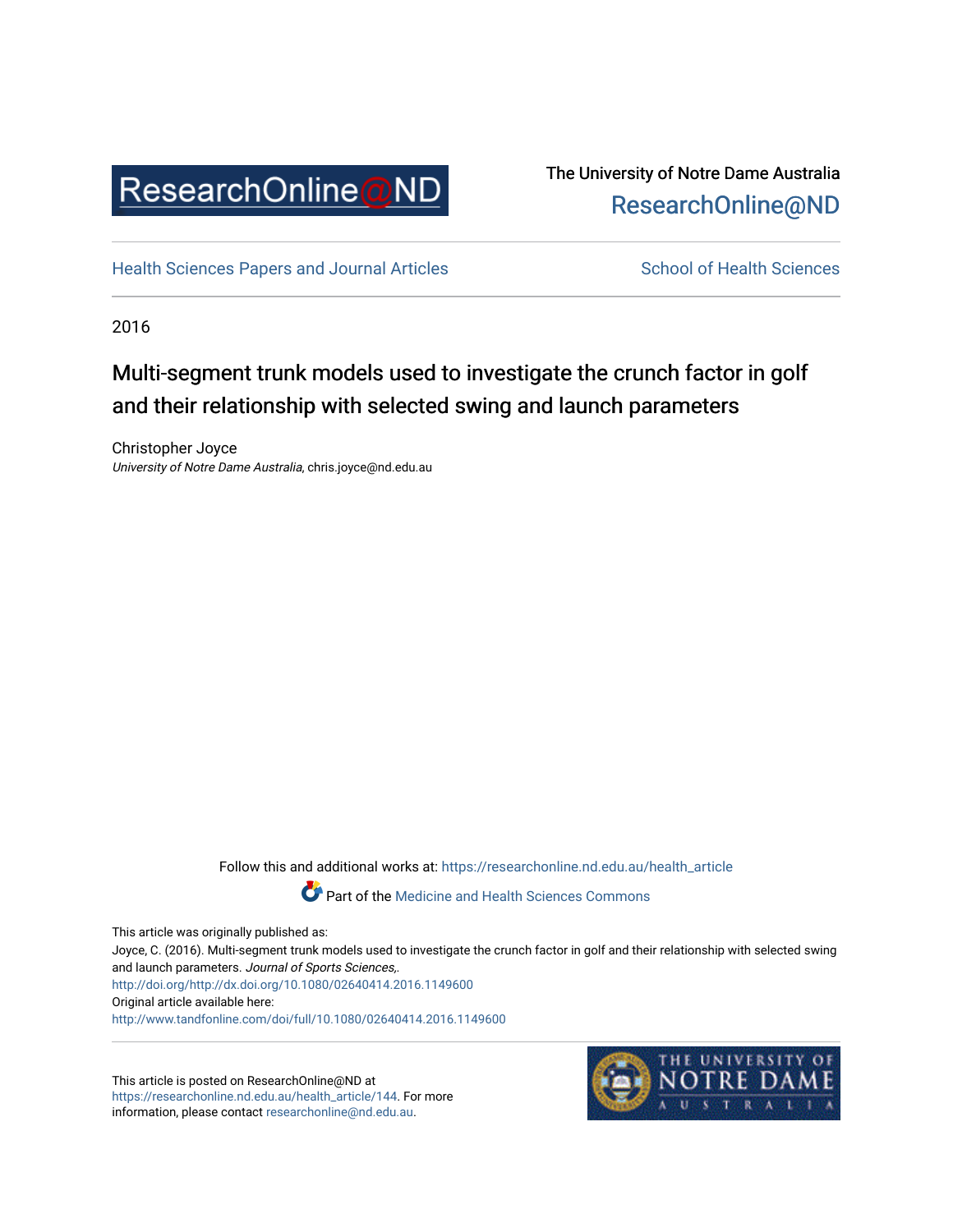Christopher Joyce, Paola Chivers, Kimitake Sato & Angus Burnett (2016): Multi-segment trunk models used to investigate the crunch factor in golf and their relationship with selected swing and launch parameters, Journal of Sports Sciences, DOI: 10.1080/02640414.2016.1149600

To link to this article:<http://dx.doi.org/10.1080/02640414.2016.1149600>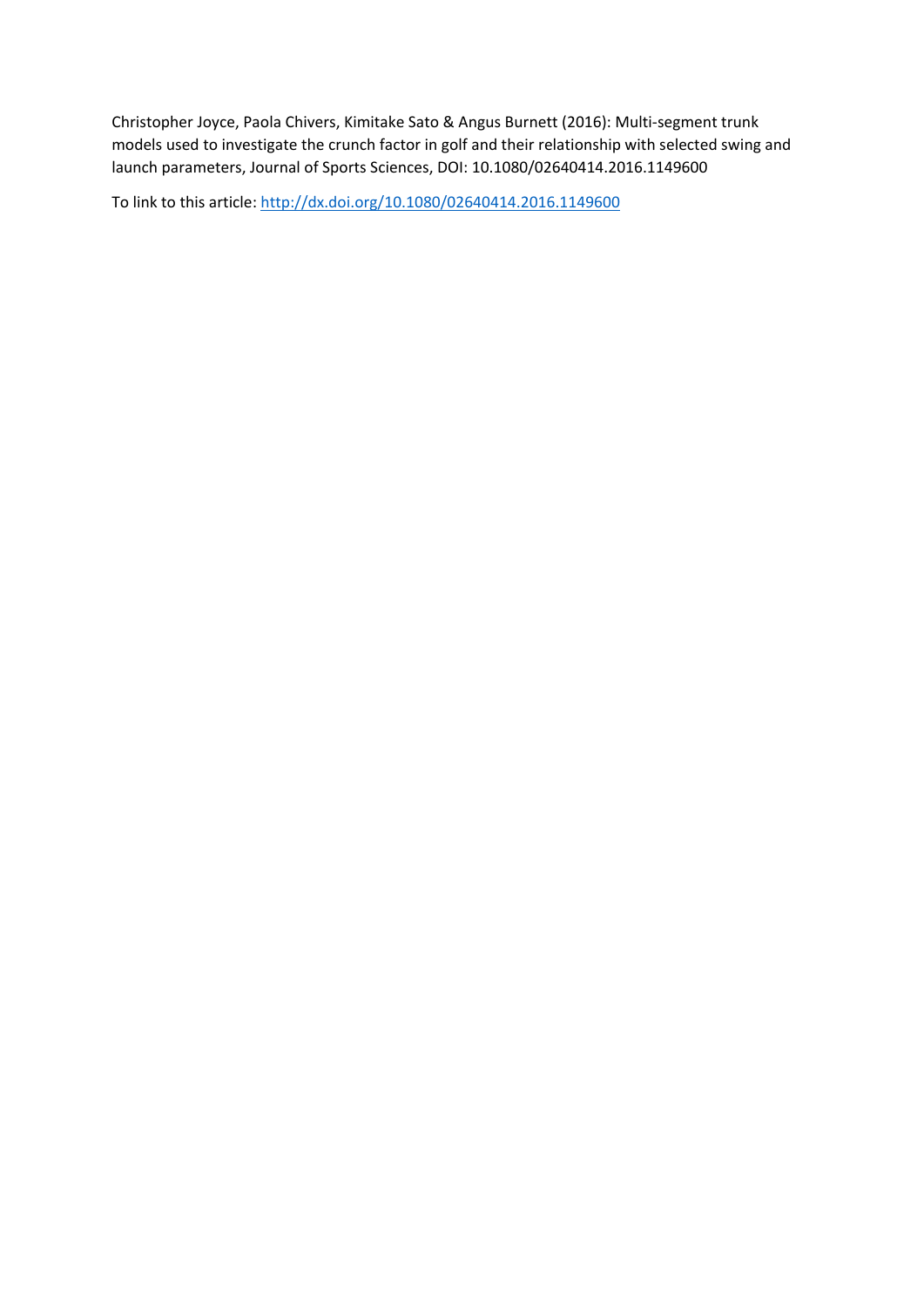

## **Multi-segment trunk models used to investigate the crunch factor in golf and their relationship with selected swing and launch parameters**

| Journal: Journal of Sports Sciences             |
|-------------------------------------------------|
| Manuscript ID   RJSP-2015-0058.R2               |
| Manuscript Type: Original Manuscript            |
| Keywords:   golf, crunch factor, clubhead speed |
|                                                 |

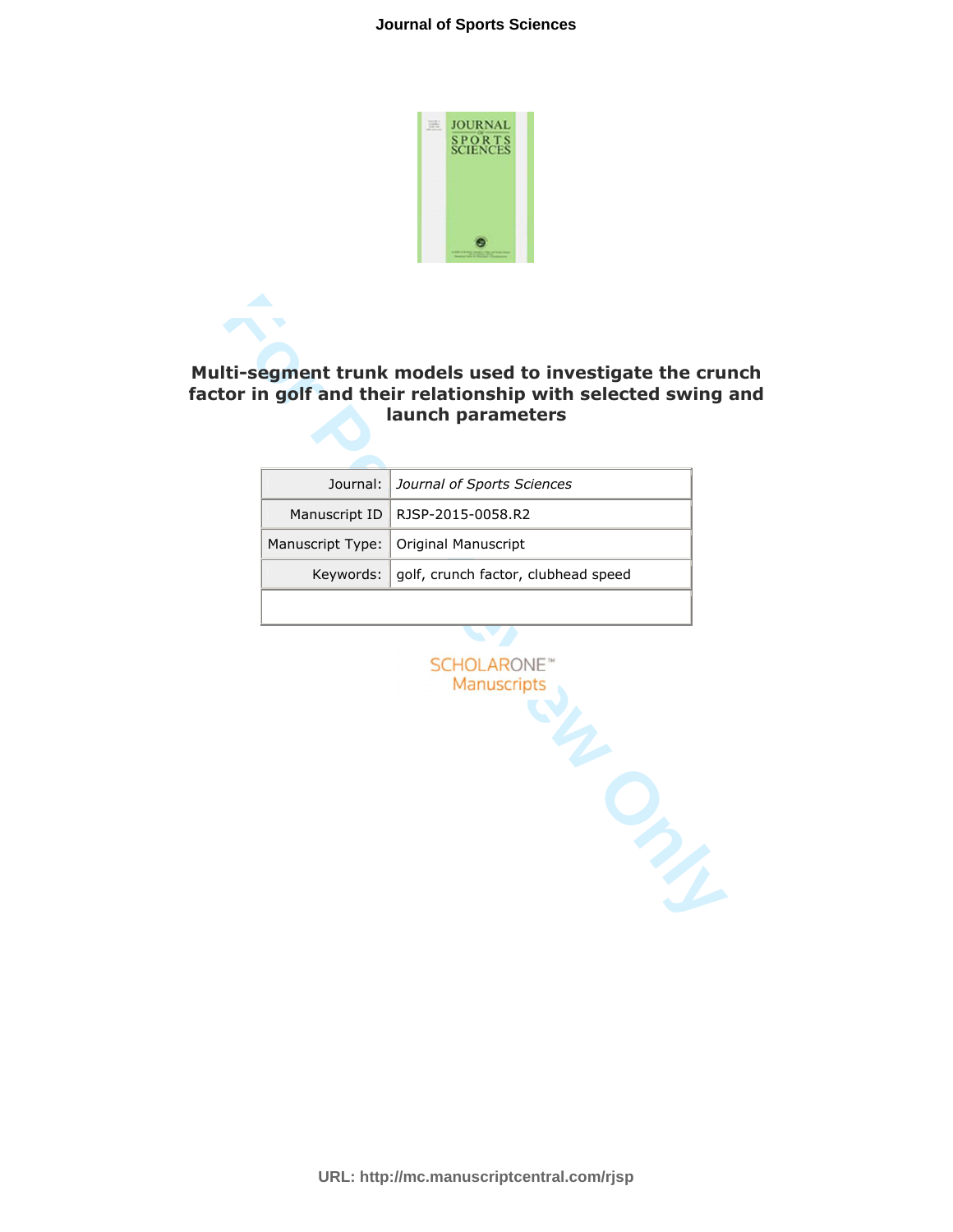| 1<br>$\overline{\mathbf{c}}$<br>3<br>4 |
|----------------------------------------|
|                                        |
|                                        |
|                                        |
|                                        |
| 5                                      |
| 6                                      |
| 7                                      |
| 8                                      |
| 9                                      |
|                                        |
|                                        |
|                                        |
|                                        |
|                                        |
|                                        |
|                                        |
|                                        |
|                                        |
|                                        |
|                                        |
|                                        |
|                                        |
|                                        |
|                                        |
|                                        |
|                                        |
|                                        |
|                                        |

**Multi-segment trunk models used to investigate the crunch factor in golf and their relationship with selected swing and launch parameters** 

- *Running Title: 3D crunch factor and golf performance*
- *Key Words: golf, 3D, crunch factor, clubhead velocity, launch angle*
- *Word Count: 3741 (not including references)*
- Montreal Review Only *Author Contact: chris.joyce@nd.edu.au [+61 (8) 94330224]*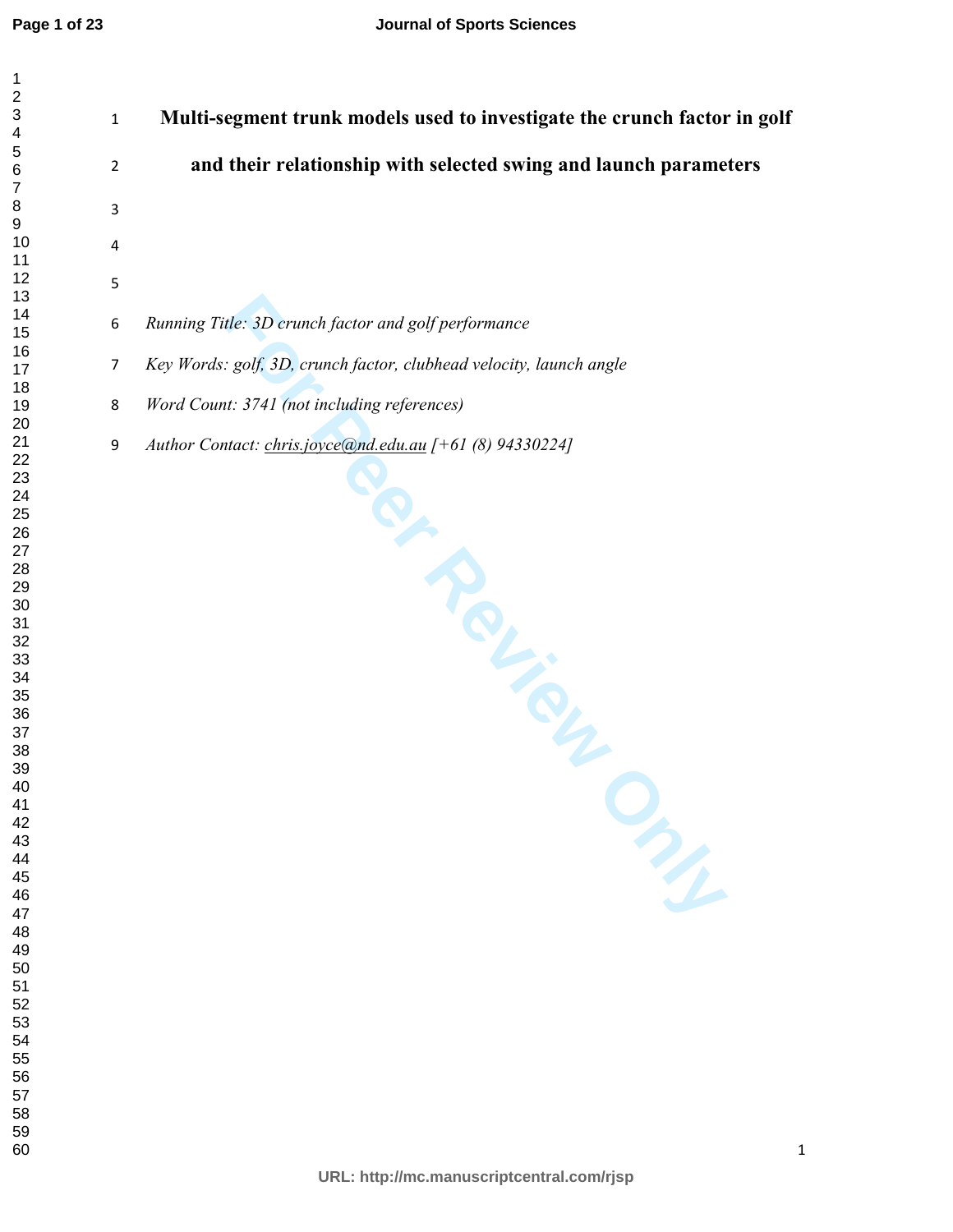#### **Abstract**

**For Peer Review Only** The use of multi-segment trunk models to investigate the crunch factor in golf may be warranted. The first aim of the study was to investigate the relationship between the trunk and lower trunk for crunch factor related variables (trunk lateral bending and trunk axial rotation velocity). The second aim was to determine the level of association between crunch factor related variables with swing (clubhead velocity) and launch (launch angle). Thirty five high 16 level amateur male golfers (Mean  $\pm$  SD: age = 23.8  $\pm$  2.1 years, registered golfing handicap =  $17 \quad 5 \pm 1.9$ ) without low back pain had kinematic data collected from their golf swing using a 10-camera motion analysis system operating at 500 Hz. Clubhead velocity and launch angle were collected using a validated real-time launch monitor. A positive relationship was found 20 between the trunk and lower trunk for axial rotation velocity  $(r(35) = .47, p < .01)$ . Cross-21 correlation analysis revealed a strong coupling relationship for the crunch factor  $(R^2 = 0.98)$ between the trunk and lower trunk. Using generalised linear model analysis, it was evident that faster clubhead velocities and lower launch angles of the golf ball were related to reduced lateral bending of the lower trunk.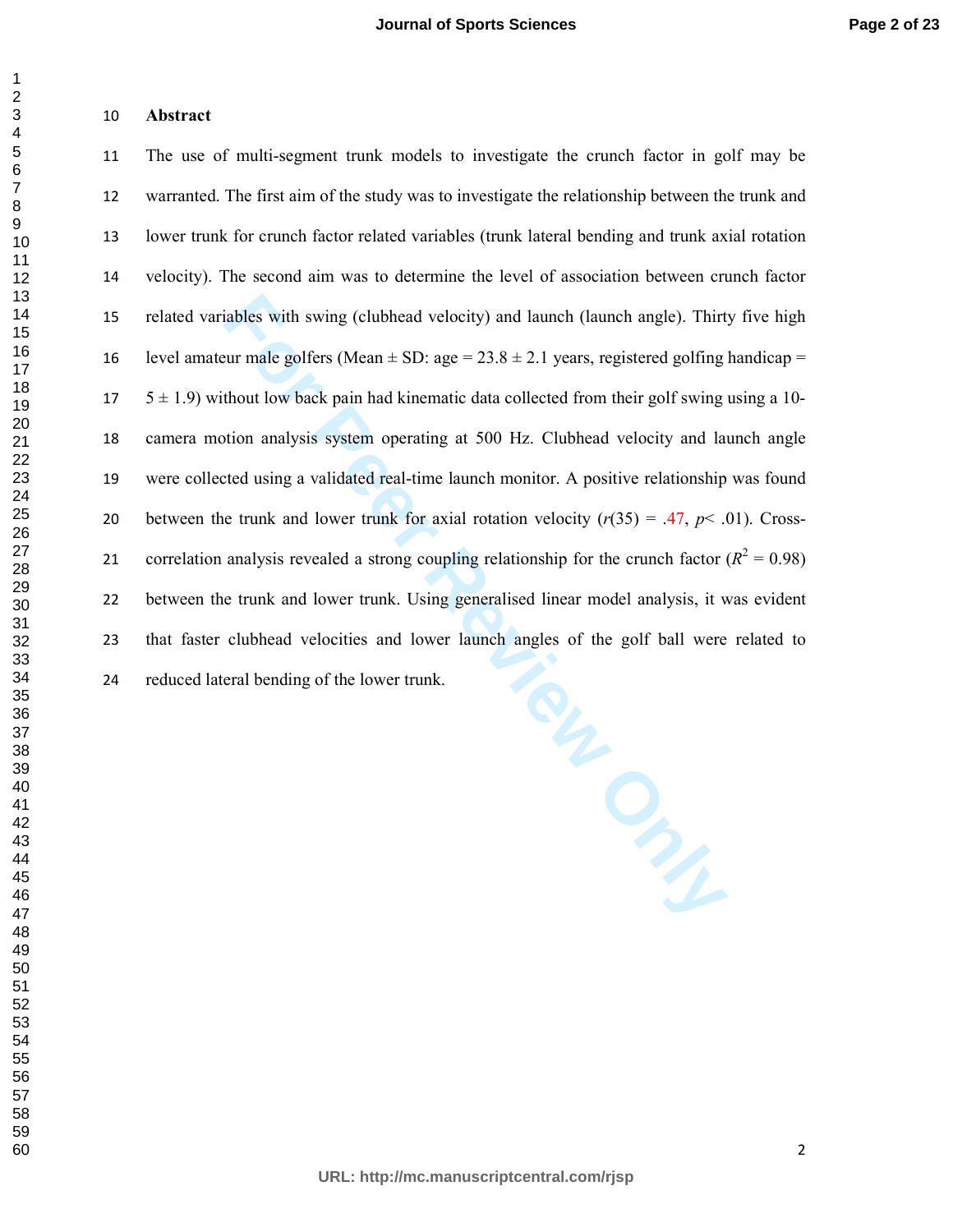### **Introduction**

**Example 1** an increased X-factor at the top of the backswing, will lead to increased incomplete trank, which will in turn, lead to greater clubhead velocities of Lean, 1994; McHardy et al., 2006; Chu et al., 2010). Furthe Today's high level golfers focus on distance when hitting a driver from the tee (Gluck et al., 2007). This has seen a change from a 'classic' to a 'modern' golf swing, where greater axial rotation of the shoulders relative to the hips (also known as X-factor) is seen at the top of the backswing (Cheetham et al., 2001; McHardy et al., 2006; Gluck et al., 2007). It would seem logical that an increased X-factor at the top of the backswing, will lead to increased axial rotation velocity of the trunk, which will in turn, lead to greater clubhead velocity at ball impact (McLean, 1994; McHardy et al., 2006; Chu et al., 2010). Further, at the point of ball impact, an increase in lateral bending of a line connecting the shoulders relative to the pelvis (i.e. the trunk) on the trailing side is thought to increase the force applied behind the ball (Gluck et al., 2007; Chu et al., 2010). The product of lateral bending and axial rotation velocity is termed the 'crunch factor' (Gluck et al., 2007), and it is believed that this variable is maximised around ball impact and the early stages of follow through (Morgan et al., 1997; Sugaya et al., 1999). It could be argued that the crunch factor may have implications for both performance enhancement and the causation of low back pain.

Investigations have reported dissimilar findings on the relationship between crunch factor and low back pain (Sugaya et al., 1999; Lindsay & Horton, 2002; Glazier, 2010; Cole & Grimshaw, 2014) as well as the magnitude of the X-factor and clubhead velocity (Lephart et al., 2007; Chu et al., 2010). These inconsistent findings may be due to different methods being employed to quantify trunk movement. For example, some studies have used angles determined in the transverse plane (e.g. Chu et al., 2010) whereas other studies have utilised Cardan angles (Joyce et al., 2013; Kwon et al., 2013). The latter method is more anatomically and technically correct when analysing mechanics of the lower back, and this may make the measurement of the crunch factor more anatomically meaningful (Morgan et al., 1997; Cole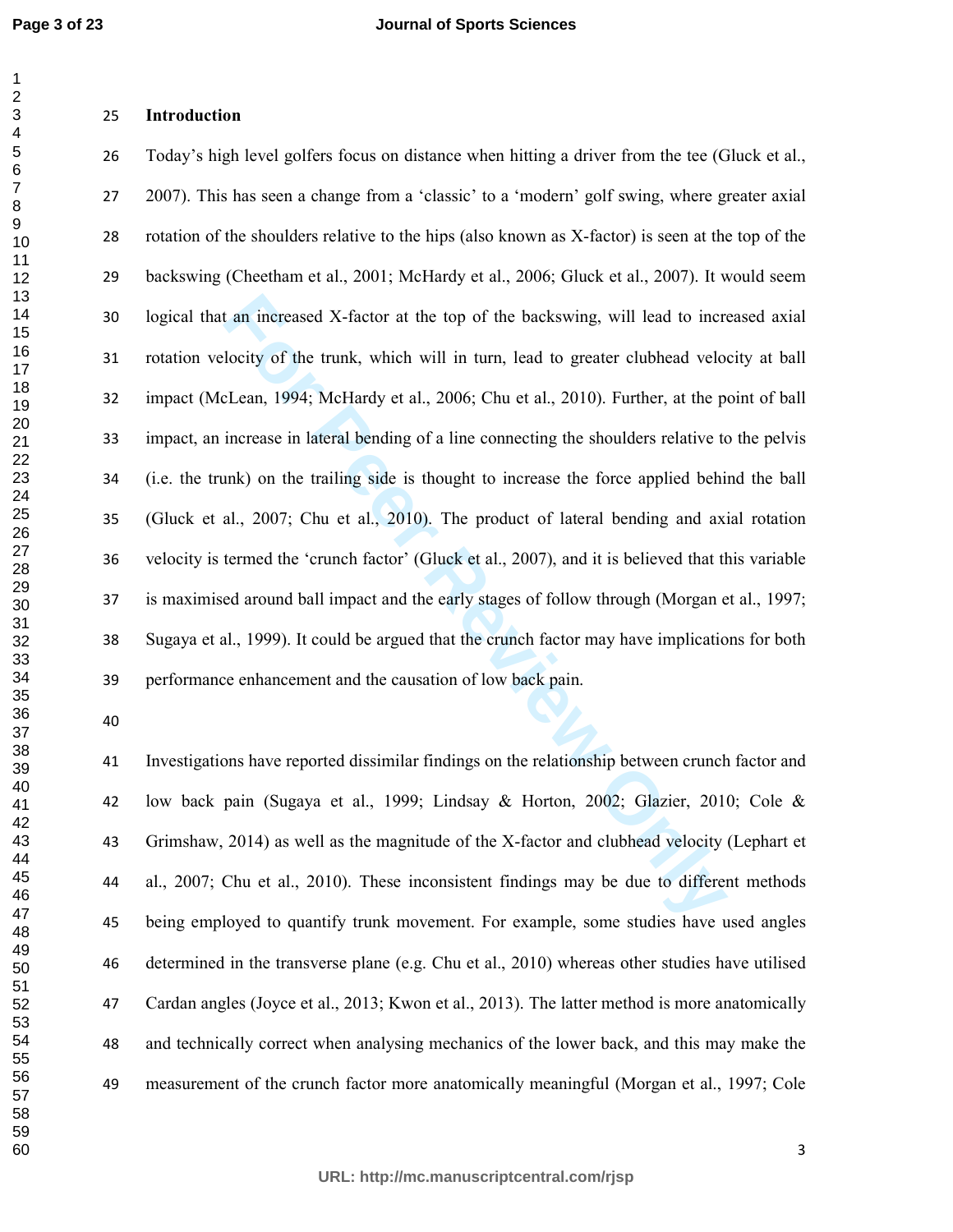#### **Journal of Sports Sciences**

& Grimshaw, 2014). Furthermore, when examining lower back movement, the trunk should be modelled with multiple segments (trunk and lower trunk) rather than a single segment due to the varying kinematics of these segments. This may also avoid ambiguous measures of the crunch factor (Joyce et al., 2010; Kwon et al., 2013; Cole & Grimshaw, 2014). The interaction of multiple trunk segments, including proximal to distal segment sequencing has 55 been shown to be important in producing clubhead velocity (Tinmark et al., 2010; Horan & Kavanagh, 2012). Using cross-correlation analyses it has been found that strong 'coupling', or relationships exists between the torso and pelvis segments in the golf swing (Horan et al., 2012). However, the consideration of multiple trunk segments when analysing the crunch factor has not previously been investigated. It is also unknown if a between-segment relationship exists for crunch factor variables, i.e. is axial rotation velocity of the trunk related to that of the lower trunk.

In to be important in producing clubhead velocity (Timmark et al., 2010<br>2012). Using cross-correlation analyses it has been found that strong<br>bihys exists between the torso and pelvis segments in the golf swing (H<br>wever, t Investigations into the crunch factor have predominantly focused on its association with low back pain (Hosea & Gatt, 1996; Cole & Grimshaw; 2008). However, the effect of crunch factor on swing (clubhead velocity) and launch (launch angle of the ball) parameters have yet to be investigated. It was previously suggested that an increase in lateral bending of the trailing side results in more force being applied into the ball at impact (Gluck et al., 2007). However, despite experimental investigations using projected angles in the transverse plane reporting an association between X-factor, axial rotation velocity and clubhead velocity (Lephart et al., 2007; Chu et al., 2010), none have shown a positive association between increased lateral bending of the trailing side with clubhead velocity (Chu et al., 2010; Joyce et al., 2013). It has also been disputed anecdotally that an increase in lateral bending of the trailing side will facilitate 'hitting-up' on the ball, promoting higher launch angles (Foley, 2012). While it has been reported that although lateral bending of the trunk's trailing side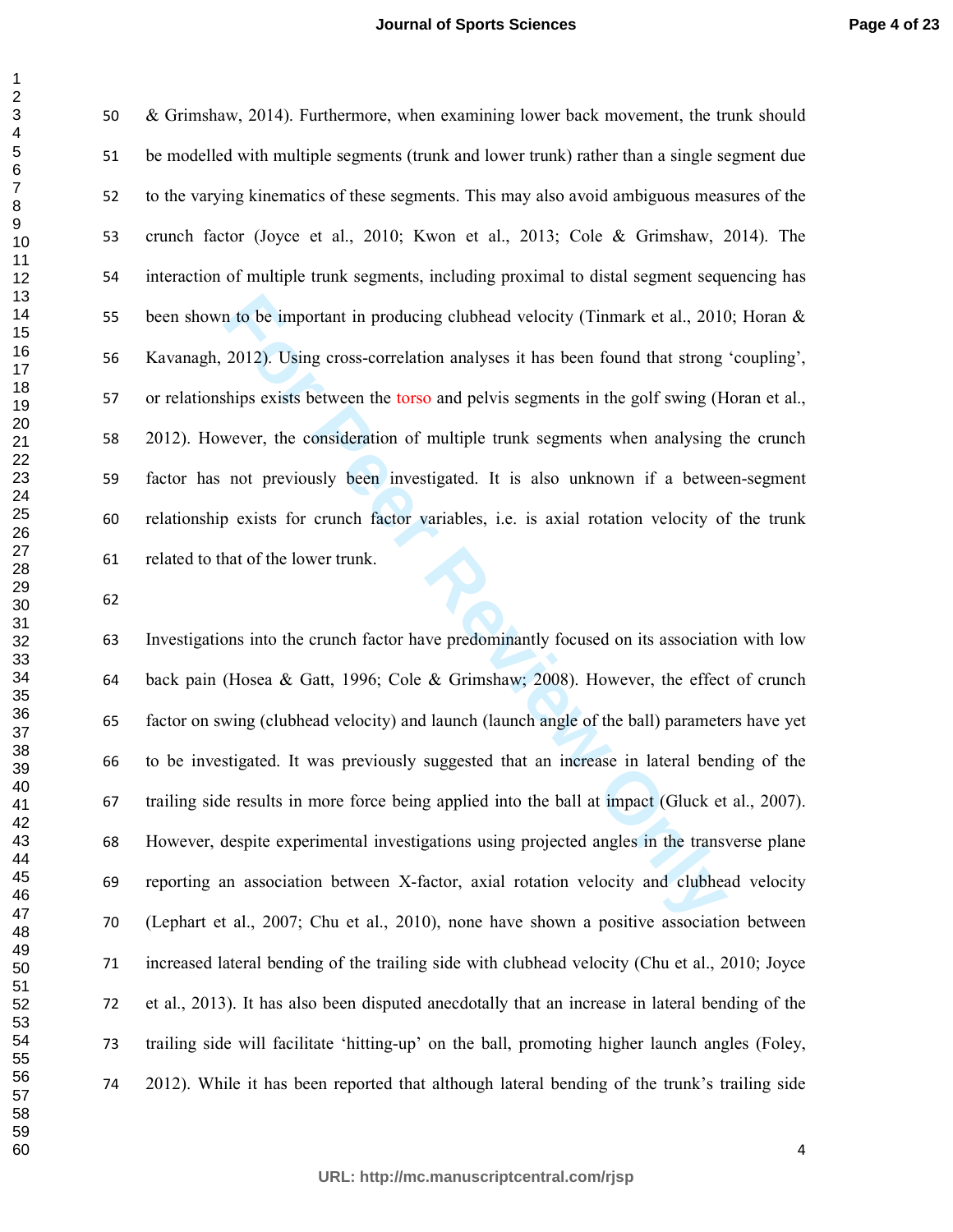#### **Journal of Sports Sciences**

helps to increase the upward path of the clubhead towards impact, excessive trunk lateral bending will restrict trunk rotation velocity and thus, reduce the magnitude of the crunch factor (Chu et al., 2010). However, the effect of crunch factor in isolation on launch angle of the golf ball has not previously been investigated.

For the study was to investigate the relationship between the trunk<br>axial rotation velocity and lateral bending (crunch factor varia<br>in between the trunk and lower trunk segments was also examined. 1<br>study was to determin The first aim of the study was to investigate the relationship between the trunk and lower trunk for axial rotation velocity and lateral bending (crunch factor variables). The coordination between the trunk and lower trunk segments was also examined. The second aim of the study was to determine the level of association between axial rotation velocity and lateral bending of the trunk and lower trunk with swing (clubhead velocity) and launch (launch angle) parameters. These aims were investigated in a group of high level amateur male golfers using their own driver. 86 male goners usin<sub>o</sub>.<br>87<br>88 **Methods**<br>89 *Participants & Experimental Protocol* 

#### **Methods**

90 Thirty five high level amateur male golfers (Mean  $\pm$  SD: age = 23.8  $\pm$  2.1 years, registered 91 golfing handicap =  $5 \pm 1.9$ ) were recruited for this study. Each participant was given a modified Nordic Low Back Pain questionnaire (Kuorinka et al., 1987) to confirm an absence of back pain within the last 12 months. All participants utilised a 'modern' rather than a 'classic' swing (Gluck et al., 2007) and this was confirmed via a qualitative video analysis of each participant's swing. This analysis was performed independently by two Australian Professional Golfers Association teaching professionals. Presence of factors associated with a classic golf swing, i.e. heel raise and pelvic movement, resulted in exclusion from the study. On the basis of these criteria five of the originally screened 40 participants were excluded.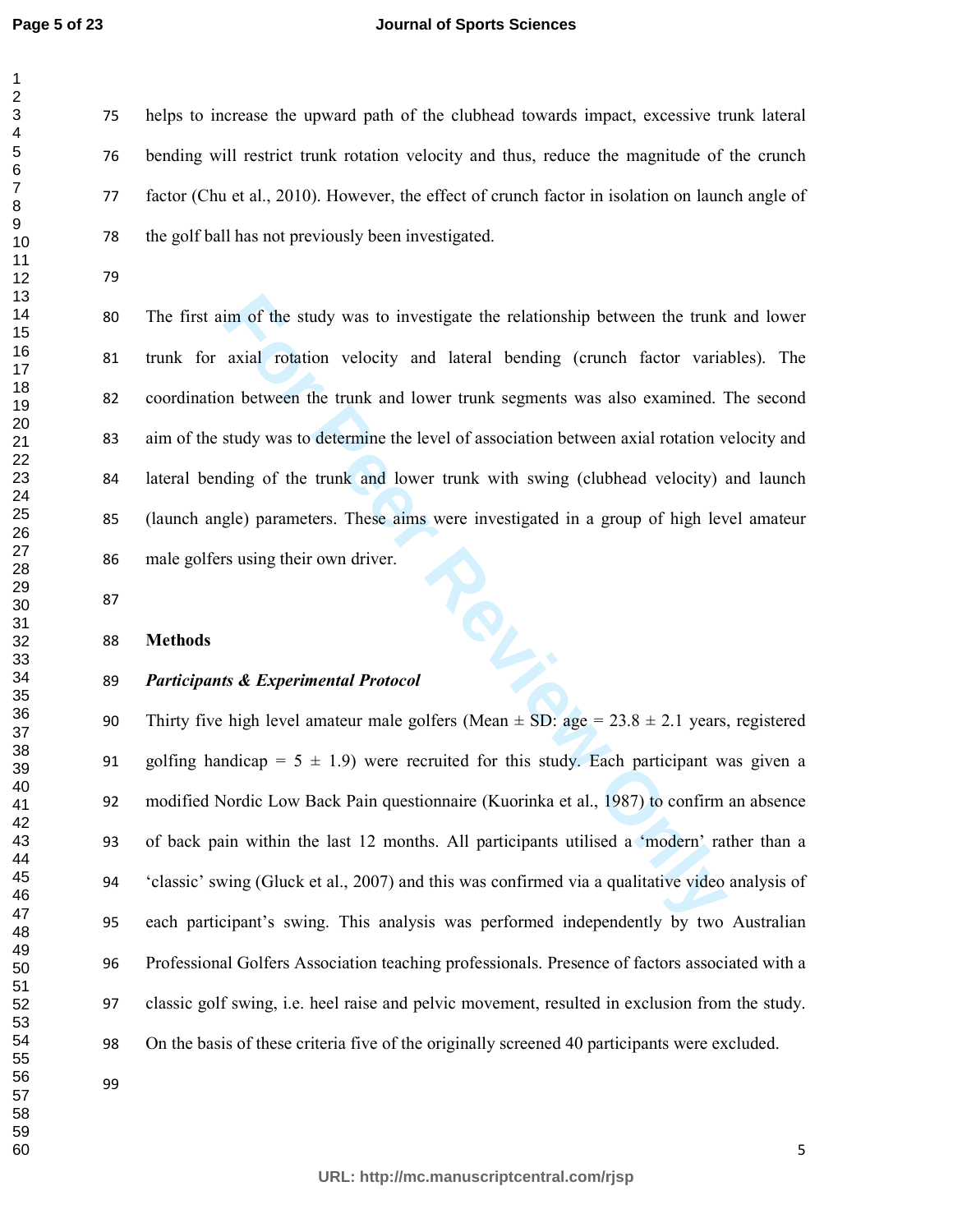The experimental protocol of this study involved each participant hitting five shots with their own driver using the same leading brand of golf ball. During testing, participants wore bicycle shorts, their own golf glove and golf shoes, and hit off a tee positioned on an artificial turf surface into a net positioned five metres in front of the hitting area. This study was undertaken in an indoor biomechanics laboratory. Ethical approval to conduct the study was provided by the Institutional Human Research Ethics Committee.

#### *Data Collection*

or the Institutional Human Research Ethics Committee.<br> **For ATAX-F20 Vicon-Peak Motion Analysis System (Oxford Metrics, O:**<br> **For ATAX-F20 Vicon-Peak Motion Analysis System (Oxford Metrics, O:**<br> **For Perrovice ATAS ADV** re A 10-camera MX-F20 Vicon-Peak Motion Analysis System (Oxford Metrics, Oxford, UK) operating at 500 Hz was used to capture 3D coordinates from retro-reflective markers during the golf swing. A previously validated multi-segment trunk model (Joyce et al., 2010) was used to create three anatomical reference frames for the trunk, lower trunk and pelvis (Table I). The top of the backswing was defined as the frame where the two club markers changed direction to initiate the downswing (Lephart et al., 2007). A small piece of retro-reflective tape attached to the golf ball was used to identify ball impact. Ball impact was defined as the frame immediately before the ball was first seen to move after contact with the driver (Joyce et al., 2013). A validated real-time launch monitor (PureLaunch™, Zelocity, USA) was positioned at a distance of 3m adjacent to the participant's target line to determine clubhead velocity and launch angle at ball impact (Joyce et al., 2014).

- 
- \*\*INSERT TABLE I ABOUT HERE\*\*
- 

*Data Analysis* 

123 From the five trials recorded for each driver, the trials with the fastest and slowest clubhead velocity were removed, and the remaining three trials were averaged, assuming that there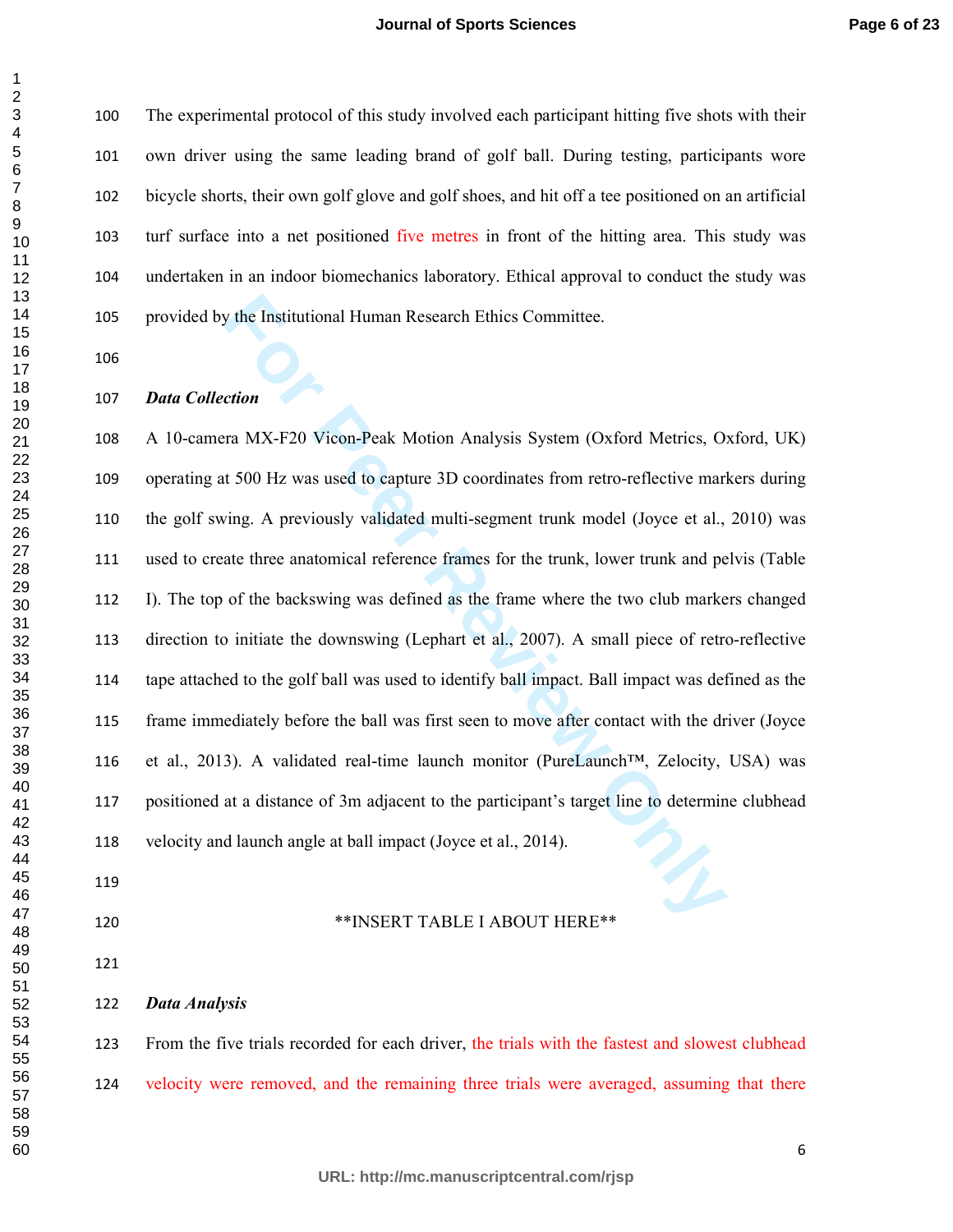#### **Journal of Sports Sciences**

125 was; minimal retro-reflective marker drop out, the ball landed within a predicted 37 m wide fairway (from the launch monitor), and where the participant felt that improper contact had been made were analysed. All kinematic trials were smoothed using a Woltring filter with a mean square error of 20mm² (Woltring, 1986).

For Forthalo and in this study was developed using Vicon BodyBuil<br> *FK*) and used in Vicon Nexus V.1.7.1 (Oxford, UK) to obtain all<br>
as described below). Cardan angles reported for the trunk were reduce<br>
inate system of th The multi-segment model used in this study was developed using Vicon BodyBuilder V.3.6.1 (Oxford, UK) and used in Vicon Nexus V.1.7.1 (Oxford, UK) to obtain all kinematic variables (as described below). Cardan angles reported for the trunk were reduced from the joint coordinate system of the shoulders relative to the joint coordinate system of the pelvis, and lower trunk Cardan angles reduced from the joint coordinate system of the lower thorax relative to the joint coordinate system of the pelvis (i.e. 0,0,0 indicates the shoulder or lower thorax reference frame is relative to the pelvis reference frame). In order to calculate the rotations relative to the pelvis, cardan angles for each segment were reported using a ZYX (lateral bending, flexion / extension, axial rotation) order of rotation, followed by derivation of axial rotation velocity using finite difference calculations. With previous research (Morgan et al., 1997) and pilot work in this study indicating that the crunch factor is maximised at ball impact, all kinematic variables (and launch monitor variables) were determined at this point. Eight kinematic variables relating to the trunk and lower trunk segments, in addition to two variables collected from the launch monitor (clubhead velocity and launch angle), were analysed in this study (see Table II). Ensemble averages for the crunch factor determined for the trunk and lower trunk from the top of the backswing to ball impact were created. All data were time normalised (0-100%) using cubic spline interpolation.

Cross-correlation analysis was used to investigate the coordination between the trunk and lower trunk segments for the crunch factor variable. Specifically, the lag, or phase difference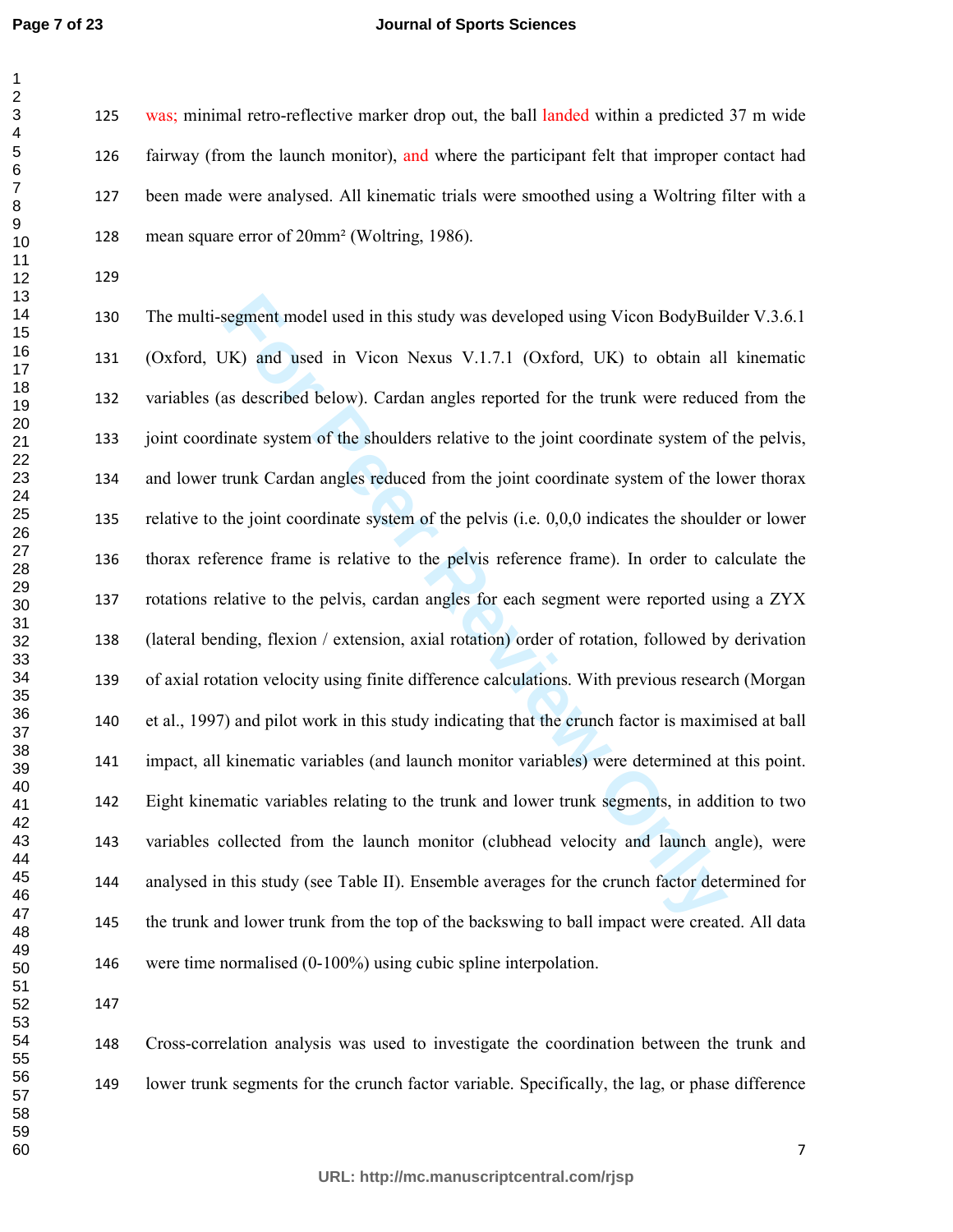between the two wave forms was examined (from the data shown in Figure I). A maximum phase difference of 50 samples was examined to ensure at least half the data were overlapping (101 time-normalised downswing data points). As the magnitude of the crunch factor for the trunk and lower trunk differed, a normalised cross-correlation coefficient was 154 obtained (-1 to 1) (Derrick & Thomas, 2004). For  $R^2$  values > 0.8 these were defined as high, 0.7 – 0.8 moderate, and < 0.7 low (Vincent, 2005). As cross-correlation values are not normally distributed, a Fisher *Z*-transformation of the normalised cross-correlation coefficient was performed (Derrick & Thomas, 2004).

#### *Statistical Analysis*

moderate, and < 0.7 low (Vincent, 2005). As cross-correlation values intributed, a Fisher Z-transformation of the normalised cross-correlation med (Derrick & Thomas, 2004).<br> **Analysis**<br>
cal analyses were performed using SP All statistical analyses were performed using SPSS V22.0 for Windows (IBM Co., NY, USA). The average of three trials were used for each variable for each participant, with intraclass correlation coefficients [ICC (3,1)] and standard error of mean (SEM) statistics used to determine within-trial reliability of all variables listed in Table II. All data were screened to assess normality, and 95% confidence intervals for crunch factor and launch monitor variables are reported. Bivariate Pearson Product-Moment Correlation analyses were performed to investigate relationships for all kinematic variables between the trunk and lower trunk. Pearson correlation coefficient values between 0.2 and 0.4 were considered as weak associations, values between 0.4 and 0.7 were considered as moderate and values above 0.7 as strong (Johnson, 2000).

Two generalised linear models (GLM) were used to determine which kinematic variables were associated with clubhead velocity and launch angle. All eight variables were entered into each model then non-significant variables were removed one at a time until only significant variables remained in the final model. The GLM was not used for the first aim, as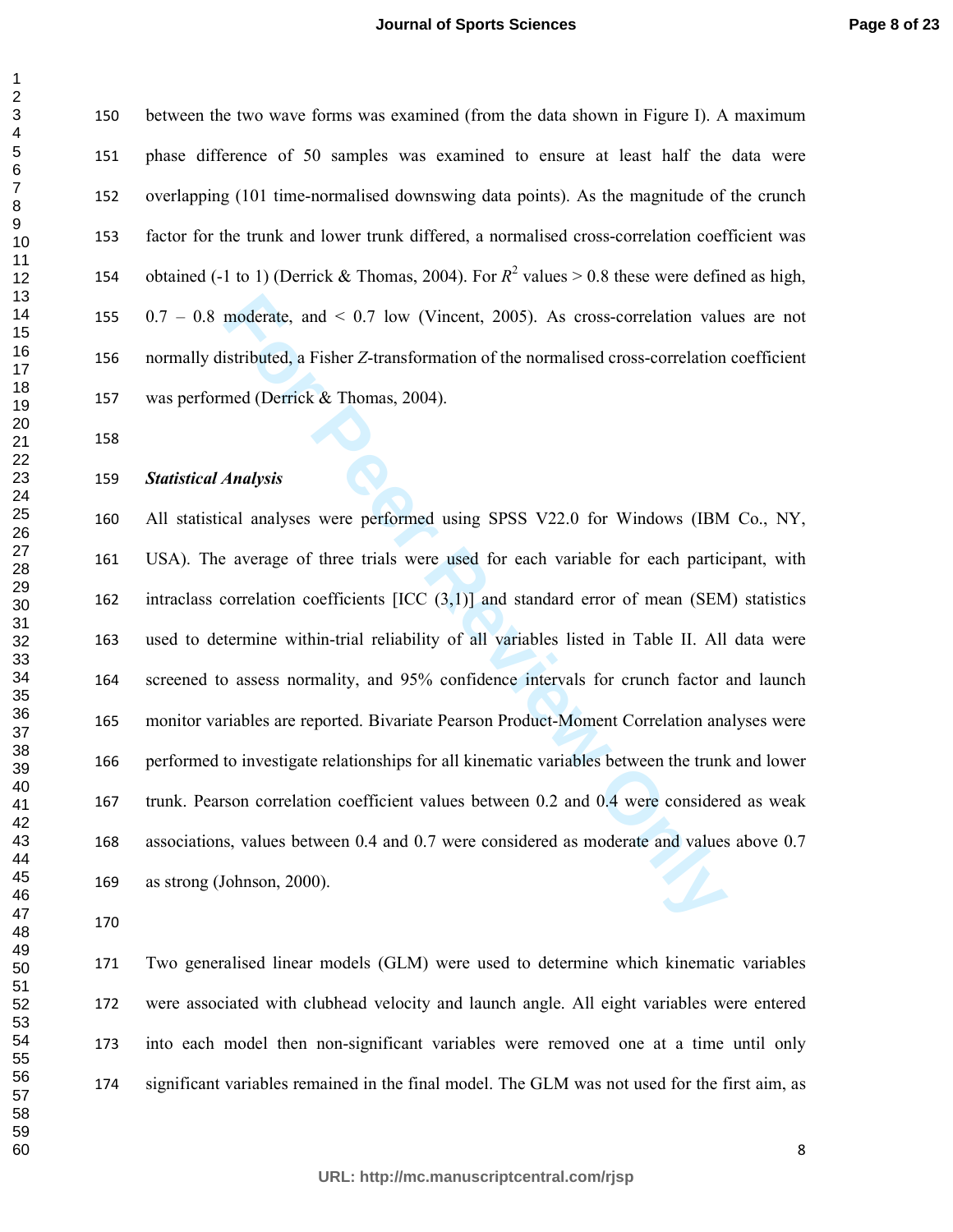#### **Journal of Sports Sciences**

multicolinearity of the kinematic variables; crunch factor, lateral bending and axial rotation velocity would cause the information matrix to become ill-conditioned and cause difficulty with the reliability of the estimates of the model parameters, e.g. inflated standard errors (Alin, 2010).

#### **Results**

variables with 95% confidence intervals are described in Table II. Figure laverage of crunch factor for both the trunk and lower trunk segmenting to ball impact. This figure shows that the crunch factor of the novement is Kinematic variables with 95% confidence intervals are described in Table II. Figure I shows the ensemble average of crunch factor for both the trunk and lower trunk segments from top of backswing to ball impact. This figure shows that the crunch factor of the trunk (and shoulder) movement is of a higher magnitude in the latter part of the downswing, than that of 185 the lower trunk. Maximum crunch factor was found to occur  $0.032$  s ( $\pm 0.045$  s) and 0.015 s 186  $(\pm 0.070 \text{ s})$  after ball impact for the trunk and lower trunk, respectively. Pearson correlation 187 analysis revealed a moderate and positive relationship for axial rotation velocity  $(r(35) = .47)$ , 188  $p<.01$ ) between the trunk and lower trunk although, no correlation was reported for lateral 189 bending  $(r(35) = .14, p > .05)$  and thus, crunch factor  $(r(35) = .12, p > .05)$ . Cross-correlation analysis of crunch factor between the trunk and lower trunk revealed a high normalised *R* 2 value of 0.98 (2.27 Fisher *Z-*score). It was also reported that no lag (phase difference) was present for crunch factor between the trunk and lower trunk.

- \*\*INSERT TABLE II ABOUT HERE\*\*
- 

# The two GLMs are shown in Table III. The GLM for clubhead velocity reported trunk crunch 197 factor ( $p$ < .01), lower trunk axial rotation ( $p$ <.01), lower trunk axial rotation velocity ( $p$ < .05) 198 and lower trunk crunch factor  $(p< .05)$  as a significantly associated variables  $(p< .05)$  with 199 faster clubhead velocity,  $b = .00$ ,  $t(35) = 22.23$ ,  $p < .01$ ,  $b = .16$ ,  $t(35) = 6.68$ ,  $p < .01$ ,  $b = -.02$ ,

**URL: http://mc.manuscriptcentral.com/rjsp**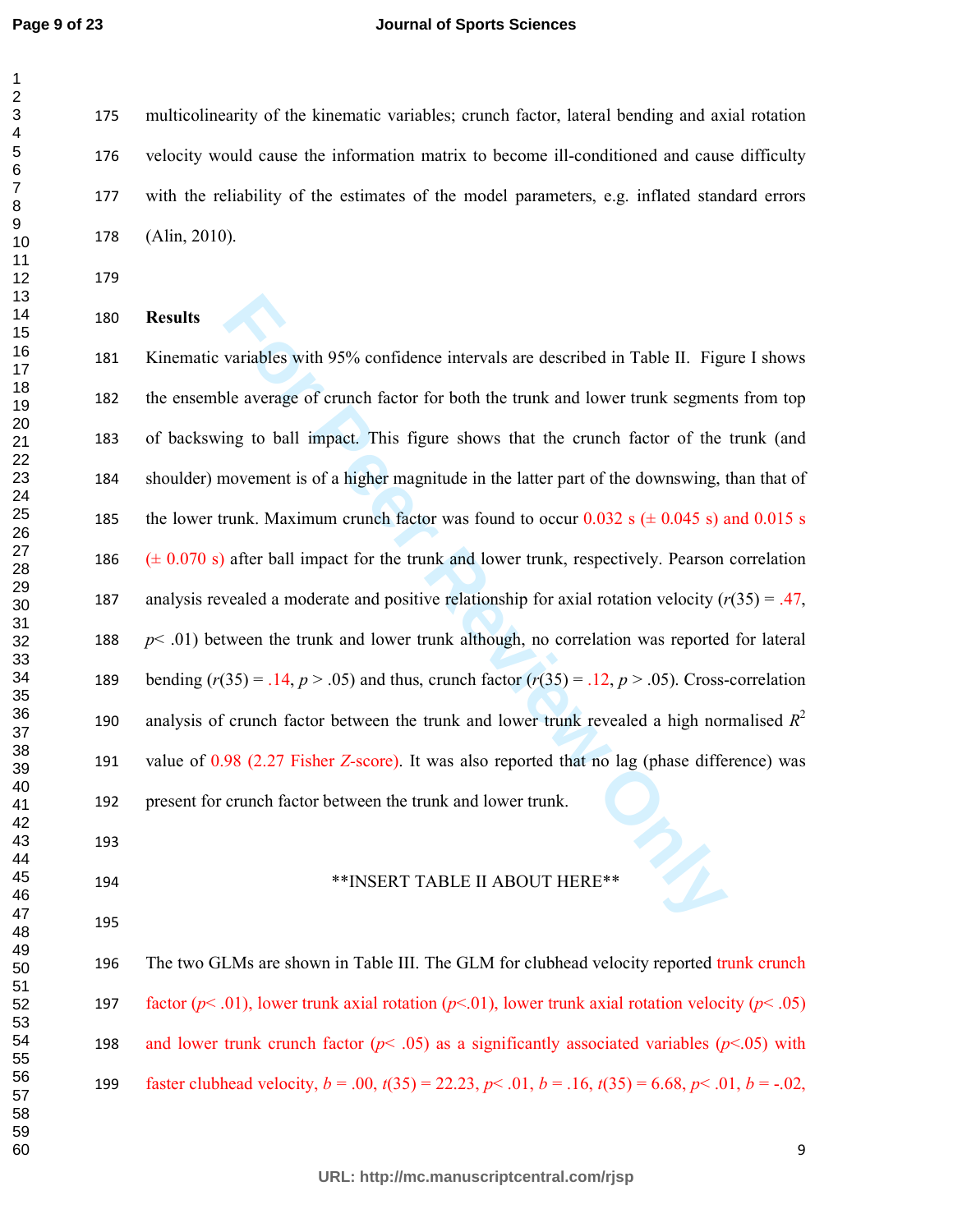200  $t(35) = 4.61$ ,  $p < .05$ , and  $b = -.00$ ,  $t(35) = 6.41$ ,  $p < .05$ , respectively. The GLM for clubhead velocity can be described by the following equation:

203 *Clubhead velocity (predicted) = intercept + Trunk crunch factor*  $\bar{x}$  (0.001) + Lower trunk 204 *axial rotation*  $\bar{x}$  (0.163) + Lower trunk axial rotation velocity  $\bar{x}$  (-0.017) + Lower trunk *crunch factor* ̅ *(-0.001)*

for  $\bar{x}$  (-0.001)<br> **For A** (-0.001)<br> **For A** (-0.001)<br> **For A** (-0.001)<br> **For Example, for an individual with a trunk crime of the syntem of the synthetic density of strengths. For example, for an individual with a trun** The model estimates and statistics are depicted in Table III. By interchanging estimates into the equation, predicted clubhead velocity can be determined for any individual, dependent upon the four associated variables. For example, for an individual with a trunk crunch factor 210 of 9486.0 deg<sup>2</sup>/s, a lower trunk axial rotation of 13.6°, a lower trunk axial rotation velocity of 211 123.9 deg/s and a lower trunk crunch factor of 1002.2 deg<sup>2</sup>/s, would have a predicted clubhead velocity of 51.9 m/s. The GLM for launch angle resulted in trunk axial rotation (*p*< .01) and lower trunk lateral bending (*p* < .05) as being significantly associated with clubhead 214 velocity,  $b = -.19$ ,  $t(35) = 31.39$ ,  $p < .01$  and  $b = -.13$ ,  $t(35) = 5.69$ ,  $p < .05$ , respectively. The model found that as trunk axial rotation and lower truck lateral bending increased, the launch angle decreased. The final model for launch angle can be described by the following equation:

219 *Launch angle (predicted)* = *intercept* + *Trunk axial rotation*  $\bar{x}$  (-0.189) + Lower trunk *lateral bending* ̅ *(-0.130*)

The model estimates and statistics are depicted in Table III. By interchanging estimates into the equation, predicted launch angle can be determined for any individual dependent upon trunk axial rotation and lower trunk lateral bending. For example, for an individual with a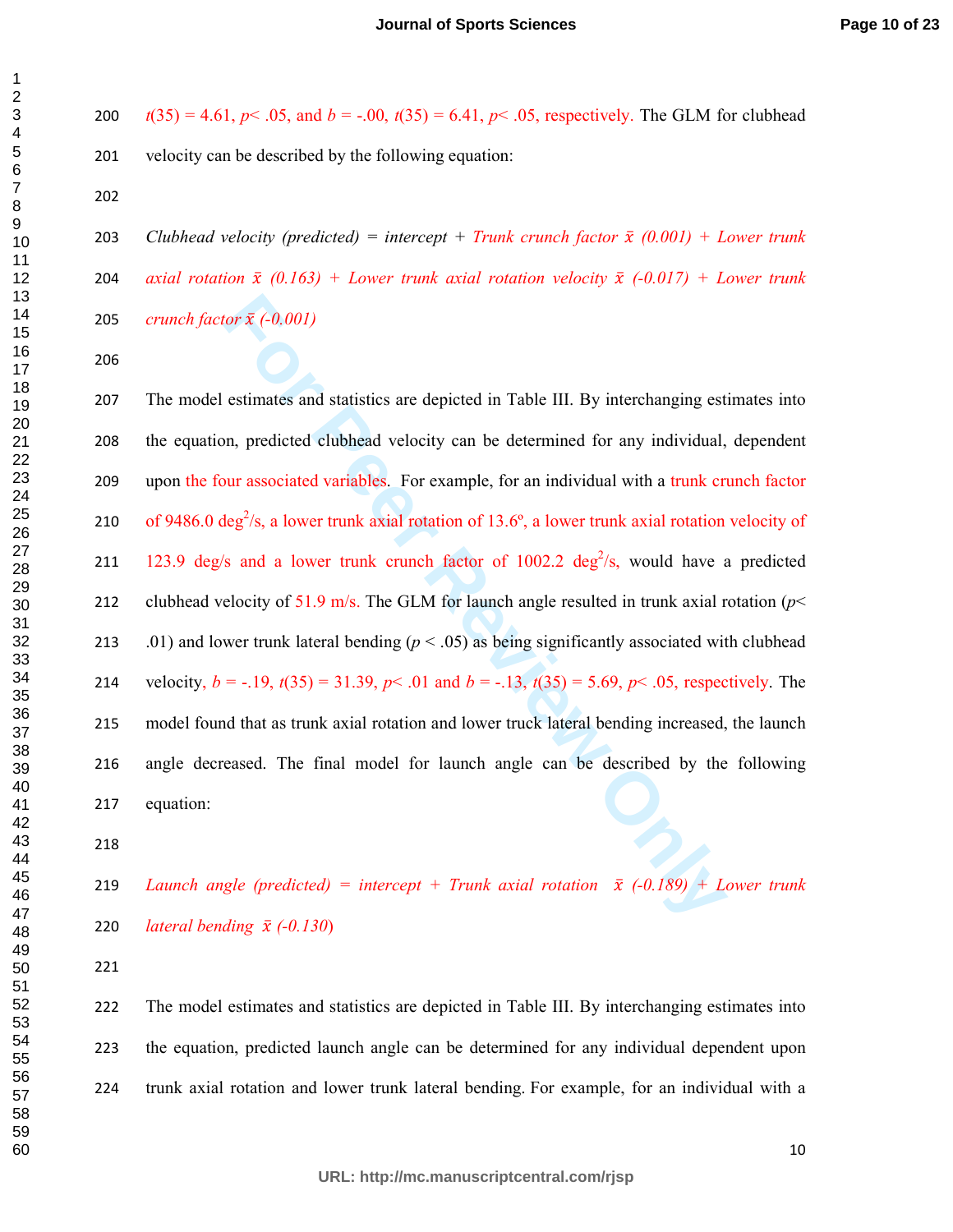| $\overline{ }$       |  |
|----------------------|--|
| Š                    |  |
|                      |  |
|                      |  |
| 、4<br>5<br>6ァ        |  |
|                      |  |
|                      |  |
|                      |  |
|                      |  |
|                      |  |
|                      |  |
|                      |  |
|                      |  |
|                      |  |
|                      |  |
|                      |  |
|                      |  |
|                      |  |
|                      |  |
|                      |  |
|                      |  |
|                      |  |
|                      |  |
|                      |  |
|                      |  |
|                      |  |
|                      |  |
|                      |  |
|                      |  |
|                      |  |
|                      |  |
|                      |  |
|                      |  |
|                      |  |
|                      |  |
|                      |  |
|                      |  |
|                      |  |
|                      |  |
|                      |  |
|                      |  |
|                      |  |
|                      |  |
|                      |  |
|                      |  |
| 40                   |  |
| 41                   |  |
| 4,                   |  |
| 43<br>ξ              |  |
| 44                   |  |
| 45                   |  |
|                      |  |
| 46                   |  |
| 47                   |  |
| 48                   |  |
| 49                   |  |
| 50                   |  |
|                      |  |
| 51                   |  |
| 5,<br>$\overline{ }$ |  |
| 53<br>3              |  |
| 54                   |  |
| 55                   |  |
| 56                   |  |
|                      |  |
| 57                   |  |
| 58                   |  |
| 59                   |  |

225 trunk axial rotation of  $24.9^\circ$  and a lower trunk lateral bending of  $8.5^\circ$ , would have a predicted 226 launch angle of  $8.0^\circ$ .

\*\*INSERT TABLE III ABOUT HERE\*\*

#### 

#### **Discussion**

Dissimilar findings on the relationship between crunch factor and low back pain (Sugaya et al., 1999; Lindsay & Horton, 2002; Glazier, 2010; Cole & Grimshaw, 2014) may possibly be due to the use of ambiguous three dimensional methods. The use of multi-segment trunk models which have been used to further understand segment interaction when producing clubhead velocity (Tinmark et al., 2010; Horan & Kavanagh, 2012; Joyce et al., 2013), may 236 make crunch factor more anatomically meaningful (Morgan et al., 1997; Cole & Grimshaw, 2014).

findings on the relationship between crunch factor and low back pain<br>indsay & Horton, 2002; Glazier, 2010; Cole & Grimshaw, 2014) may use of ambiguous three dimensional methods. The use of multi-seg<br>ich have been used to f The first aim of the study was to investigate the relationship for crunch factor between the trunk and lower trunk. Pearson correlation analysis revealed a moderate and positive relationship for axial rotation velocity between the trunk and lower trunk although, no correlation was reported for lateral bending and thus, crunch factor. This agrees with previous experimental research that lateral bending is probably not as important as axial rotation velocity when maximising clubhead speed (Chu et al., 2010; Joyce et al., 2013). This would then suggest that during the downswing, faster axial rotation of the lower trunk transfers to the trunk through the summation of segments seen in the golf swing (Tinmark et al., 2010; Horan & Kavanagh, 2012). Figure I shows the interaction between the trunk and lower trunk for crunch factor during the downswing from the top of the backswing to ball impact.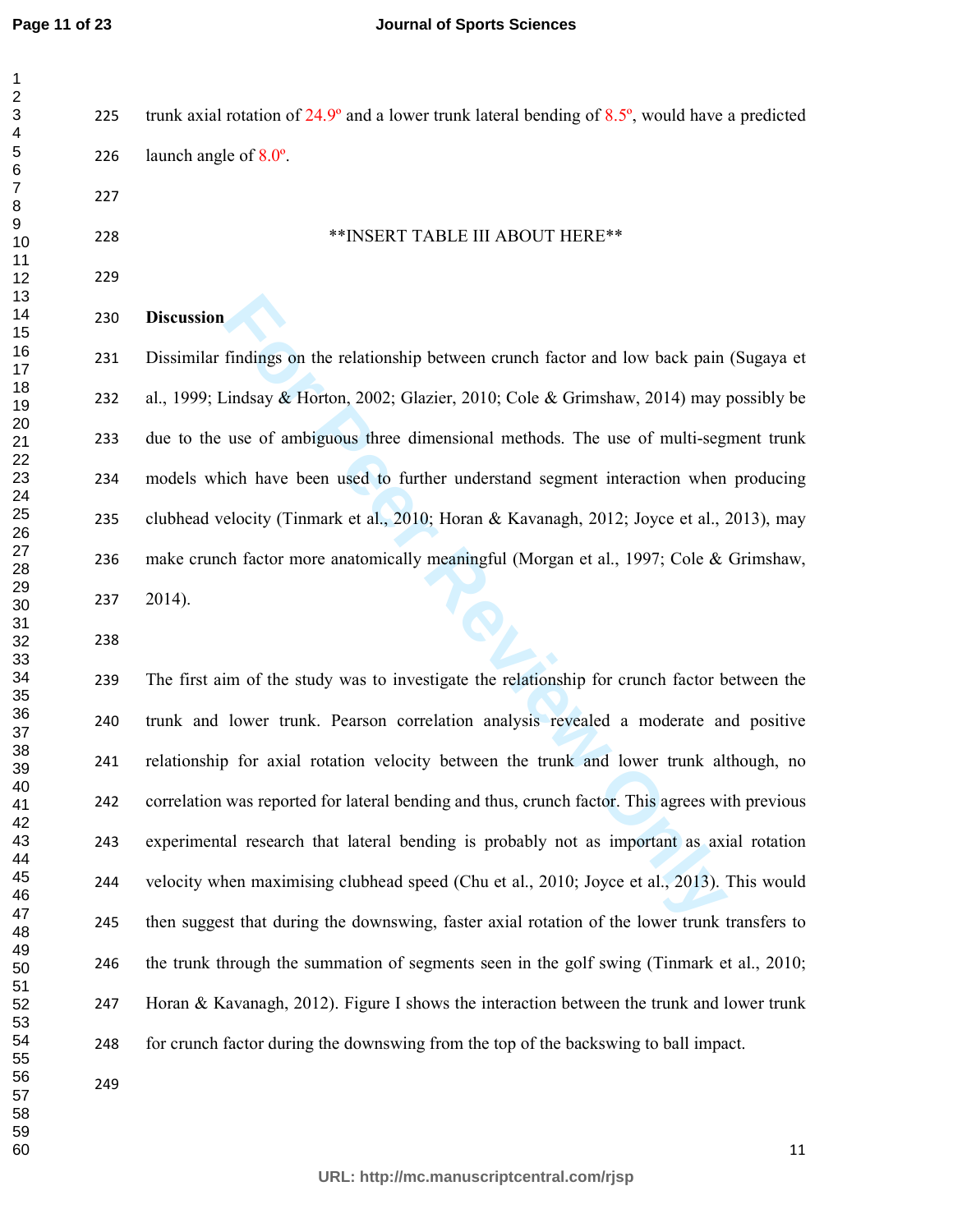| 3<br>3<br>4<br>5                |
|---------------------------------|
|                                 |
|                                 |
| $\epsilon$<br>;                 |
| 7<br>8                          |
|                                 |
| 9<br>10<br>11<br>12             |
|                                 |
|                                 |
|                                 |
|                                 |
| 13<br>$\mathbf{\hat{z}}$        |
| $\frac{14}{15}$                 |
|                                 |
|                                 |
| 16<br>17                        |
| 18                              |
|                                 |
| $-192222222567890133334$        |
|                                 |
|                                 |
|                                 |
|                                 |
|                                 |
|                                 |
|                                 |
|                                 |
|                                 |
|                                 |
|                                 |
|                                 |
|                                 |
|                                 |
|                                 |
| 3<br>34<br>35<br>36<br>37<br>38 |
|                                 |
|                                 |
|                                 |
|                                 |
|                                 |
|                                 |
| 40                              |
| $4^{\circ}$<br>1                |
| $\ddot{a}$<br>Ž                 |
| $4\degree$<br>3                 |
| 44                              |
| 45                              |
|                                 |
| 46                              |
| 47                              |
| 48                              |
| 49                              |
| 50                              |
| 51                              |
| 52<br>53                        |
|                                 |
| 54                              |
| 55                              |
|                                 |
| 56                              |
| –<br>57                         |
| 58<br>ξ                         |
| 59<br>€                         |
| 6<br>šť<br>)                    |

  $\overline{Q}$ 

| 250 | The use of cross-correlation analysis revealed a high correlation for crunch factor wave forms         |
|-----|--------------------------------------------------------------------------------------------------------|
| 251 | between the trunk and lower trunk, with no lag or, phase difference being evident. The                 |
| 252 | instance of maximum crunch factor was in agreement with previous research with this                    |
| 253 | variable being maximised just after ball impact for both the trunk and lower trunk segments            |
| 254 | (Morgan et al., 1997; Sugaya et al., 1999). However, both axial rotation velocity and lateral          |
| 255 | bending of the trunk at ball impact were larger than that of the lower trunk which suggests the        |
| 256 | trunk segment is more active during the downswing. This is also supported by the steepness             |
| 257 | of the ensemble average curve for the trunk (Figure I). This slope links with the cross-               |
| 258 | correlation findings for segment-coupling reported by Horan & Kavanagh (2012) where, the               |
| 259 | thorax-pelvis coupling reports a strong $R^2$ value, and the motion of the thorax during the           |
| 260 | downswing assists in producing clubhead speed at ball impact.                                          |
| 261 |                                                                                                        |
| 262 | **INSERT FIGURE I ABOUT HERE**                                                                         |
| 263 |                                                                                                        |
| 264 | The second aim of the study was to investigate the effect of crunch factor variables on swing          |
| 265 | (clubhead velocity) and launch (launch angle) parameters. Firstly, for clubhead velocity the           |
| 266 | GLM showed that significant associations with trunk crunch factor $(p<.01)$ , lower trunk axial        |
| 267 | rotation ( $p$ < .01), lower trunk axial rotation velocity ( $p$ < .05), and lower trunk crunch factor |
| 268 | $(p<.05)$ were evident. Positive beta coefficients for trunk crunch factor and lower trunk axial       |
| 269 | rotation indicated that to increase clubhead velocity, these values are increased. Trunk crunch        |
| 270 | factor had the largest $F$ -value of the four variables $(22.23)$ , indicating the strongest           |

**URL: http://mc.manuscriptcentral.com/rjsp**

association with clubhead speed. The methods used in this study therefore suggest that

increased crunch factor produces faster clubhead speeds, similar to that of the X-factor

(Lephart et al., 2007; Chu et al., 2010). Despite previous research suggesting low back pain is

associated with crunch factor (Hosea & Gatt, 1996; Cole & Grimshaw; 2008), no research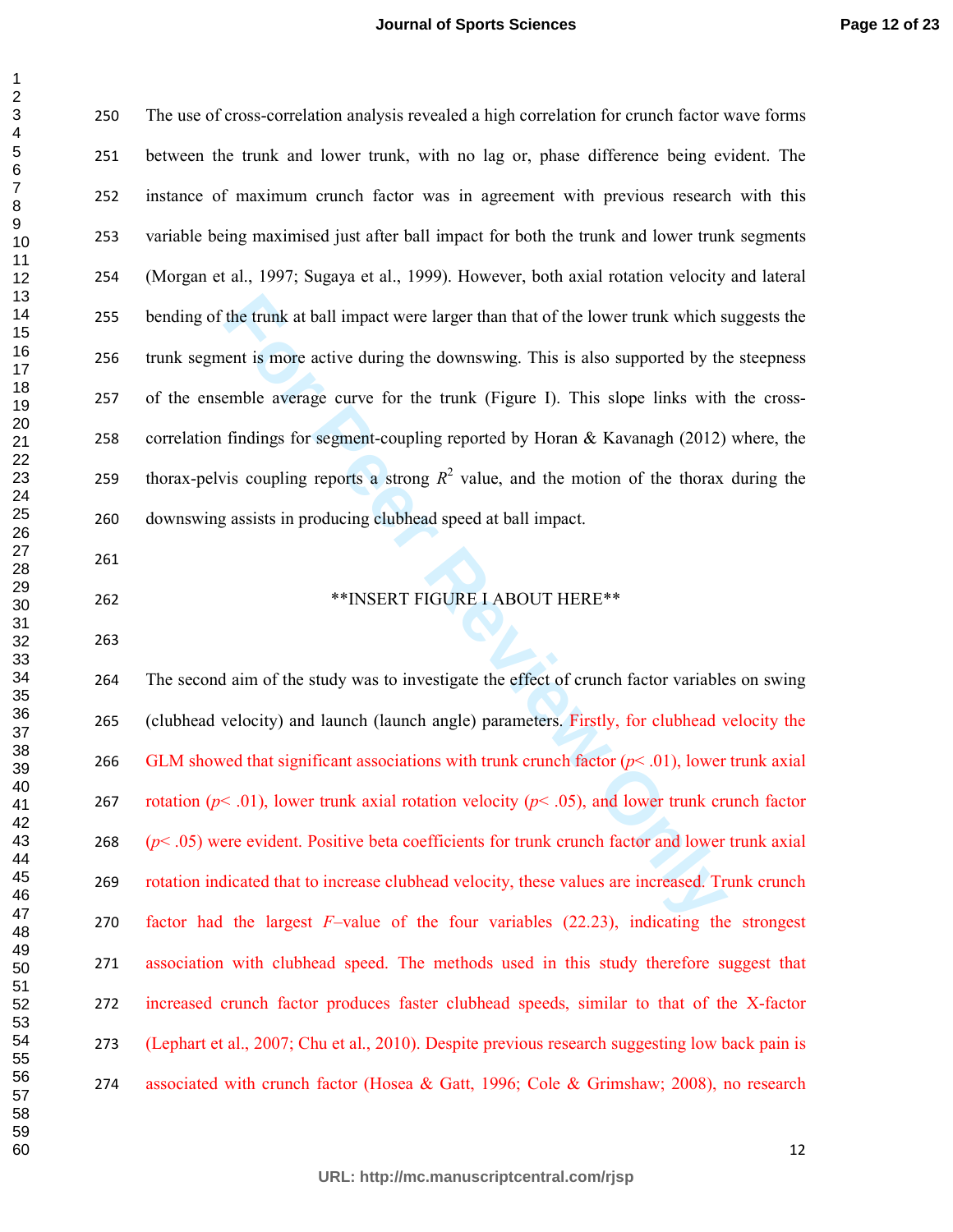#### **Journal of Sports Sciences**

has investigated crunch factor from a performance perspective. Negative beta coefficients for lower trunk axial rotation velocity and lower trunk crunch factor indicate that to increase clubhead velocity, these values are decreased. It would suggest that lower trunk crunch factor variables (crunch factor itself and axial rotation velocity) are not important in producing faster clubhead velocities. This supports the data and findings related to Figure I, that the trunk segment is more active in the downswing. These findings also support the kinematics which are seen in the modern golf swing, which was previously described as greater shoulder turn, and reduced hip movement at the top of the backswing (Gluck et al., 2007).

nent is more active in the downswing. These findings also support the seen in the modern golf swing, which was previously described as great duced hip movement at the top of the backswing (Gluck et al., 2007). angle, the G 284 For launch angle, the GLM reported significant associations with trunk axial rotation  $(p< .01)$ 285 and lower trunk lateral bending  $(p< .05)$ . Beta coefficients for both these variables were negative, indicating a reduced axial rotation of the trunk as well as lower trunk lateral bending resulted in an increased launch angle. Negative correlations for trunk axial rotation and driver clubhead velocity have previously been reported at ball impact (Kwon et al., 2013), possibly to return the body and clubhead to a position required for straight driver shots. This is also supported by Hume et al. (2005), who stated in their narrative review that at ball impact, hip rotation is greater than shoulder rotation. This also supports the finding from the GLM for clubhead velocity where lower trunk axial rotation had a positive beta coefficient. With reduced lower trunk lateral bending shown to increase launch angle, this was found both anecdotally, where 'hitting-up' on the ball was reported not to produce higher launch angles (however, lateral bending of the trunk was not reported in the GLM) (Foley, 2012), and experimentally, where excessive lateral bending restricts rotation velocity and thus, the magnitude of crunch factor (Chu et al., 2010). Interestingly, lower trunk crunch factor was found to be negatively associated with faster clubhead velocities, and may support the previous finding for the launch angle GLM. With respect to both GLMs, the optimal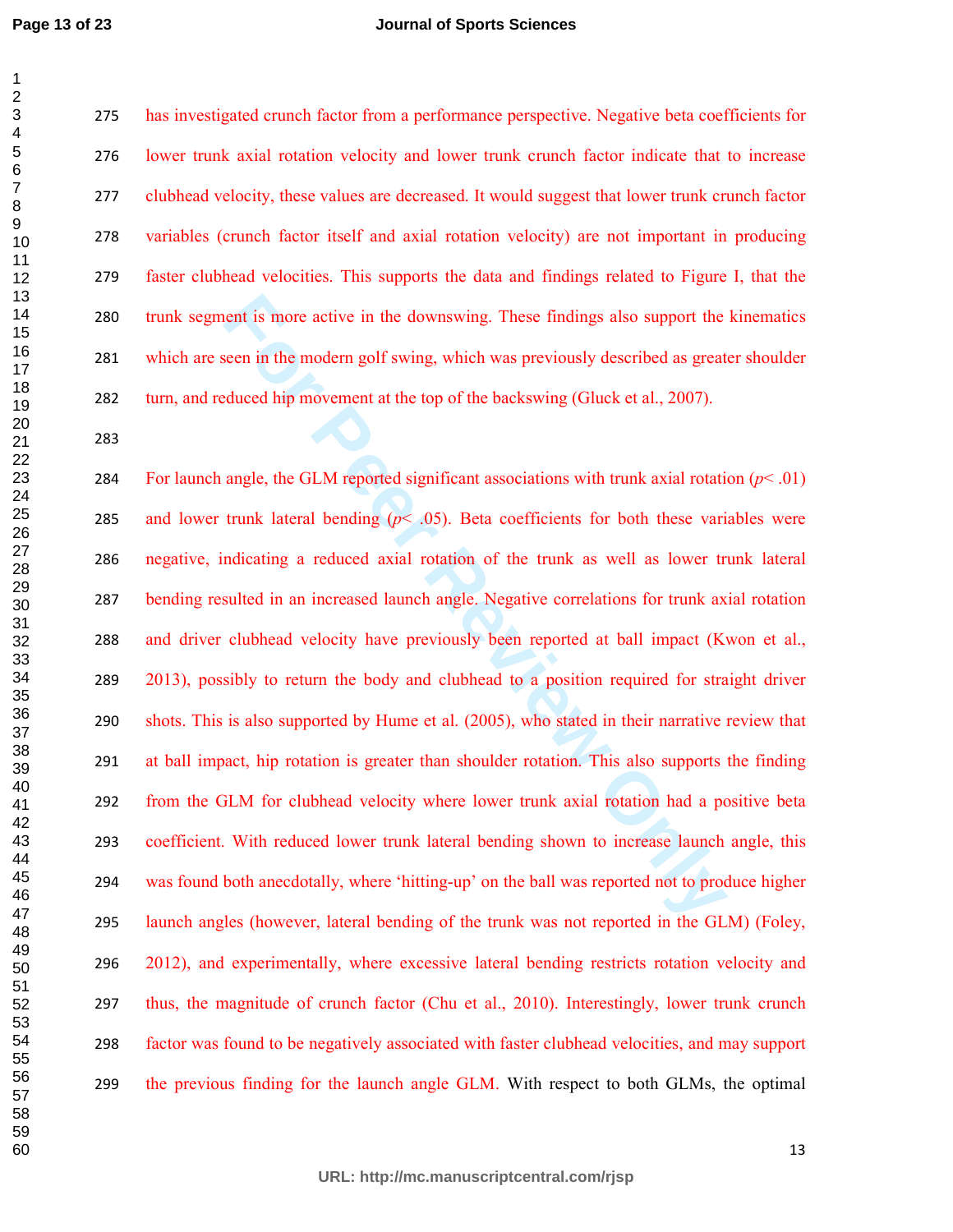launch conditions for highly skilled golfers report that faster clubhead velocities are associated with lower launch angles when optimising distance (Wallace et al., 2007; Wishon, 2013). The crunch factor variables reported by each GLM would support body positioning at ball impact to produce these optimal launch conditions.

uthors have reported excessive spinal loading and the potential for injere, trunk lateral bending coupled with fast trunk axial rotation v<br>produce faster clubhead velocity (Gluck et al., 2007; Sato et al., 2<br>o note that th Previous authors have reported excessive spinal loading and the potential for injury at ball impact where, trunk lateral bending coupled with fast trunk axial rotation velocity are required to produce faster clubhead velocity (Gluck et al., 2007; Sato et al., 2013). It is important to note that the golfers who participated in this study all reported no incidence of low back pain within the last 12 months. Based on the variables selected for both GLMs, this could suggest that the golfers in this study avoid crunch factor related low back injury by minimising the amount of lateral bending at ball impact, so that trunk and lower trunk segment axial rotation and axial rotation velocity are not restricted during the downswing and maximise clubhead velocity (Chu et al., 2010). It has been found that low level amateur golfers (who display high variability in their golf swings) exhibit 80 % greater peak lateral bending of the trunk, leading to increased shear loads on the lower back, than that of professionals (Hosea & Gatt, 1996; Metz, 1999). This could explain why lateral bending was not shown to be important for both aims of this study, based on the cohort used.

A limitation of the study was the use of only kinematic variables related to crunch factor when explaining swing (clubhead velocity) and launch (launch angle) parameters in the GLMs. Despite crunch factor variables showing significant associations for both clubhead velocity and launch angle models, the addition of other kinematic variables (e.g. wrist kinematics) may have given further explanation of the summation of segments in producing each parameter (Chu et al., 2010; Tinmark et al., 2010; Horan & Kavanagh, 2012). Another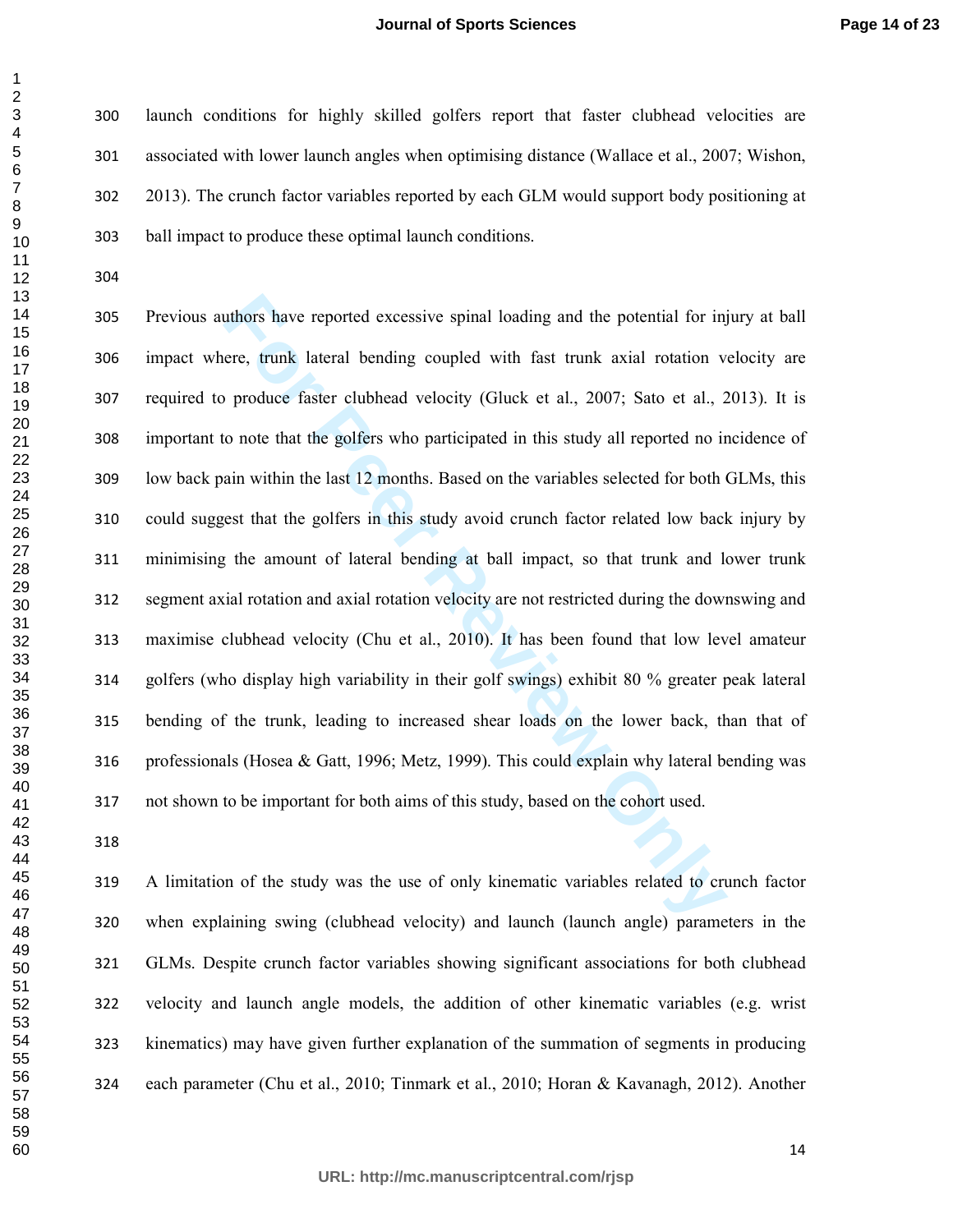#### **Journal of Sports Sciences**

limitation was that while the 3D methods used were more anatomically meaningful than that of reporting plane-projected angles, the use of acromion markers does not lead to the definition of a solid trunk segment. Finally, it is possible that skin movement artefact may have affected the reported kinematics (Leardini et al., 2009).

In conclusion, the purpose of this study was to firstly investigate the relationship of crunch factor variables between the trunk and lower trunk, then secondly, to see what crunch factor variables are associated with swing (clubhead velocity) and launch (launch angle) parameters. Firstly, a relationship was reported for axial rotation velocity, but no correlation for lateral bending and thus, crunch factor was reported, using a Pearson correlation analysis. Cross-correlation analysis revealed a strong coupling relationship for the crunch factor between the trunk and lower trunk. Secondly, reduced lateral bending at ball impact was shown to be related to faster driver clubhead velocities and a lower launch angle. These findings have implications for both injury prevention and improved golf performance.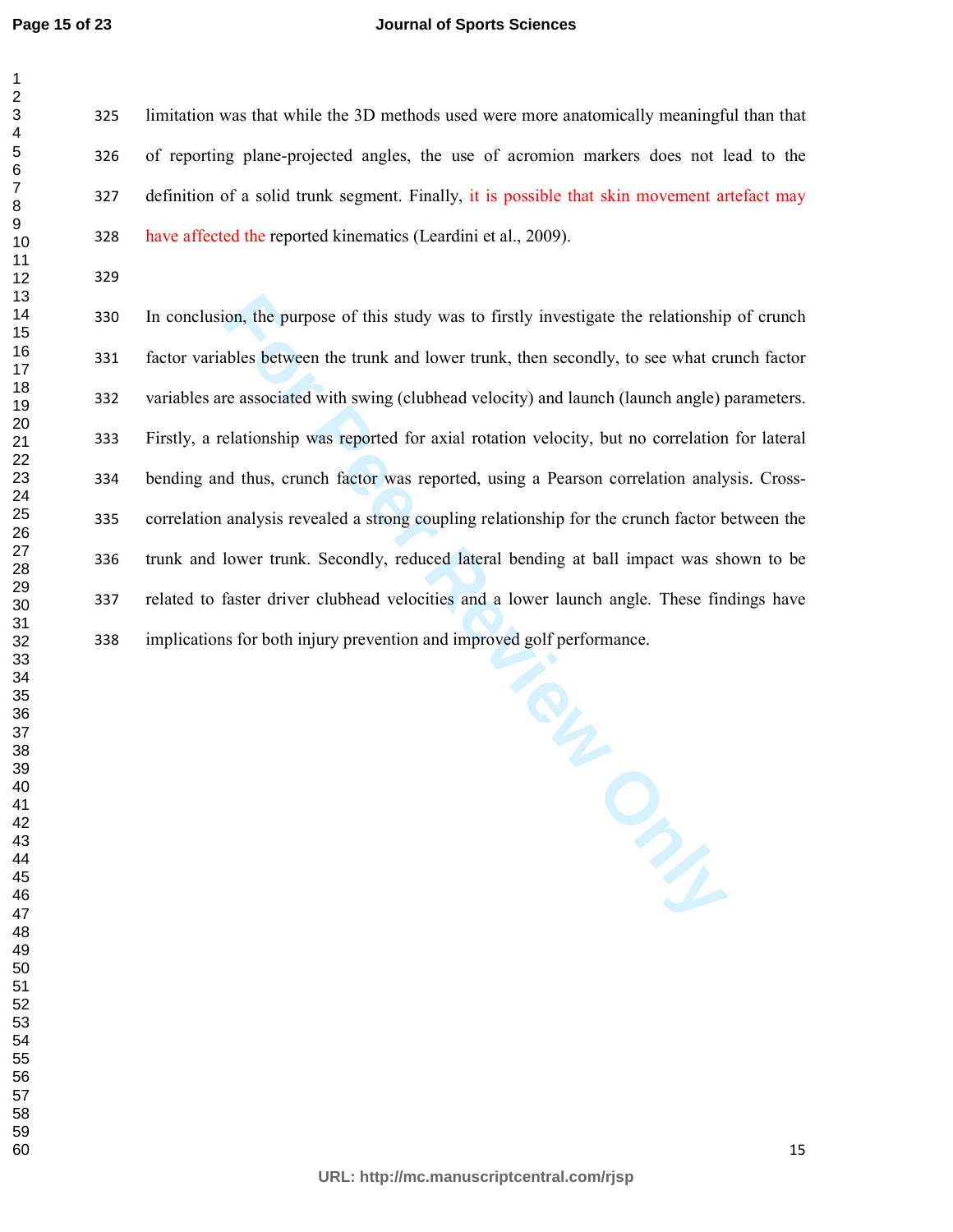#### **References**

Alin, A. (2010). Multicolinearity. *Interdisciplinary Reviews: Computational Statistics, 2*(3), 370-374. 

Cheetham, P., Martin, P., & Mottram, R. (2001). The importance of stretching the "X-factor" 344 in the downswing of golf: The "X-factor stretch". In: Thomas, P. R.  $(4<sup>th</sup> Ed)$ . *Optimising Performance in Golf*. (pp.192-199). Brisbane, QLD: Australian Academic Press Ltd.

Cole, M.H., & Grimshaw, P.N. (2008).Trunk muscle onset and cessation in golfers with and without low back pain. *Journal of Biomechanics, 41*(13), 2829-2833.

Cole, M.H., & Grimshaw, P.N. (2014).The crunch factor's role in golf-related low back pain. *The Spine Journal, 14*(5), 799-807.

Chu, Y., Sell, T.C., & Lephart, S.M. (2010). The relationship between biomechanical variables and driving performance during the golf swing. *Journal of Sports Sciences, 28*(11)*,*  1251-1259.

Derrick, T. R., & Thomas, J. M. (2004). Time series analysis: The cross-correlation function. In N. Stergion (Ed.), Innovative analyses of human movement (pp. 189–205). Champaign, IL: Human Kinetics.

Foley, S. (2012, February). Hit down with your driver. *Golfers Digest*. Retrieved November 6, 2014, from http://www.golfdigest.com/golf-instruction/2012-02/sean-foley-down-driver

Glazier, P. (2010). Is the 'crunch factor' an important consideration in the aetiology of lumbar spine pathology in cricket fast bowlers? *Sports Medicine, 40*(10), 809-815.

**Example 12.1** (2008). I runk muscle onset and cessation in golfered and consects and cessation of Biomechanics,  $4/(13)$ , 2829-2833.<br> **For Peer Review Only 12.1** (2014). The crunch factor's role in golf-related low<br> *Sourn* Gluck, G.S., Bendo, J.A., & Spivak, J.M. (2007). The lumbar spine and low back pain in golf: a literature review of swing biomechanics and injury prevention. *The Spine Journal*, *8*(5), 1-11

Horan, S.A., & Kavanagh, J.J. (2012).The control of upper body segment speed and velocity during the golf swing. *Sports Biomechanics, 11*(2), 165-174.

Hosea, T., & Gatt, C. (1996). Back pain in golf. *Clinics in Sports Medicine, 15*(1), 37-53.

Hume, P., Keogh, J., & Reid, D. (2005). The role of biomechanics in maximising distance and accuracy of golf shots. *Sports Medicine, 35* (5), 429–449.

Johnson, I. (2000). I'll give you a definite maybe. *An introductory handbook on probability, statistics and Excel.* Retrieved from http://records.viu.ca/~johntoi/maybe/title.htm. 

Joyce, C., Burnett, A., & Ball, K. (2010). Methodological considerations for the 3D measurement of the x-factor and lower trunk movement in golf. *Sports Biomechanics, 9*(3)*,*  206-221.

Joyce, C., Burnett, A., Ball, K., & Cochrane, J. (2013). 3D trunk kinematics in golf: between-club differences and relationships to clubhead speed. *Sports Biomechanics, 12*(2), 108-120.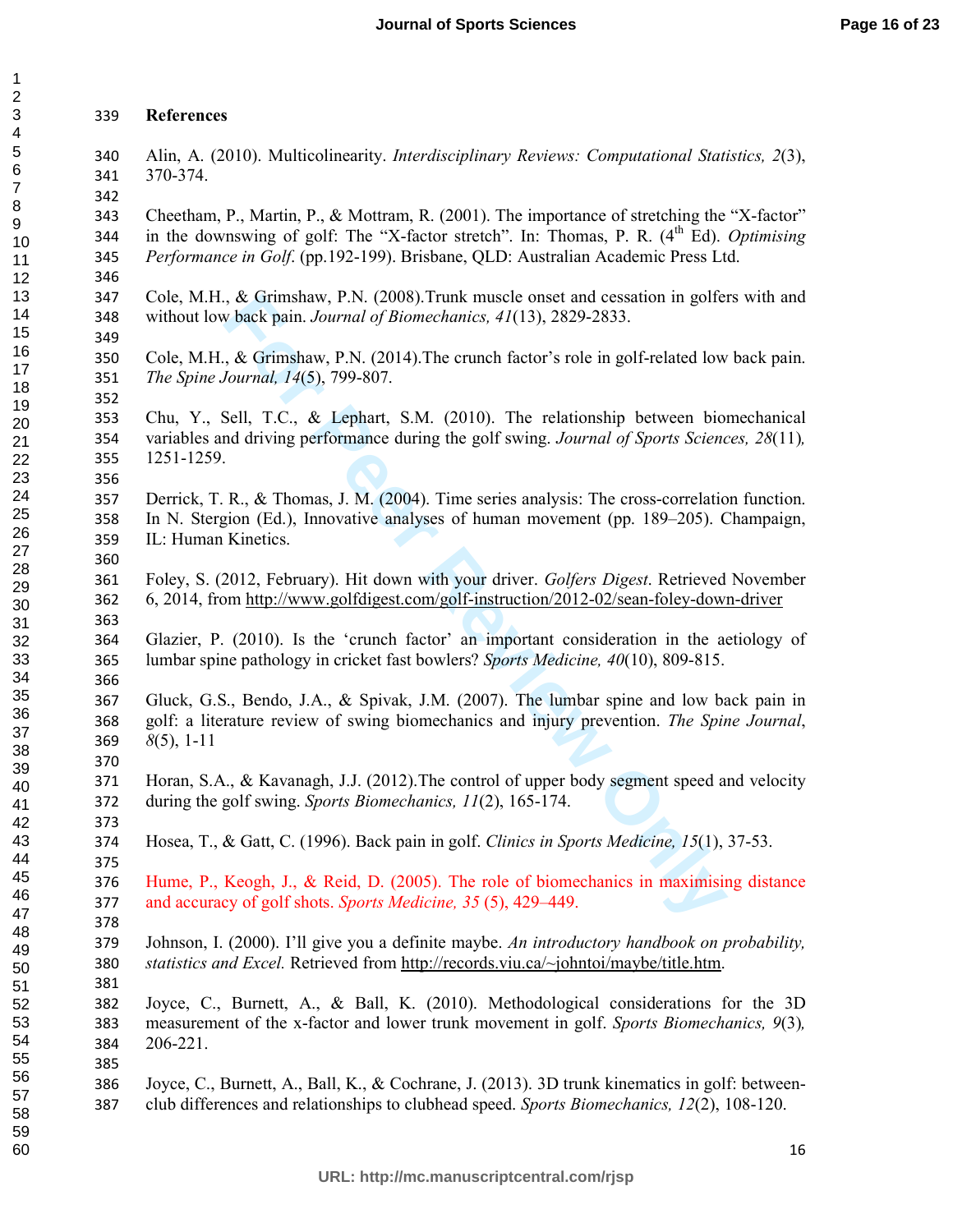#### **Journal of Sports Sciences**

| $\mathbf 2$               |     |                                                                                                |
|---------------------------|-----|------------------------------------------------------------------------------------------------|
| $\ensuremath{\mathsf{3}}$ | 388 |                                                                                                |
| $\overline{\mathbf{4}}$   | 389 | Joyce, C., Burnett, A., Reyes, A., & Herbert, S. (2014). A dynamic evaluation of how kick      |
| 5                         | 390 | point location influences swing parameters and related launch conditions. Proceedings of the   |
| 6                         | 391 | Institution of Mechanical Engineers Part P: Journal of Sports Engineering and Technology,      |
| $\overline{7}$            | 392 | $228(2)$ , 111-119.                                                                            |
| 8                         | 393 |                                                                                                |
| 9                         | 394 | Kuorinka, I., Jonsson, B., Kilbom, A., Vinterberg, H., Biering-Sorensen, F., Andersson, G., &  |
| 10<br>11                  | 395 | Jorgensen, K. (1987).Standardised Nordic questionnaires for the analysis of musculoskeletal    |
| 12                        | 396 | symptoms. Applied Ergonomics, 18(3), 233-237.                                                  |
| 13                        | 397 |                                                                                                |
| 14                        | 398 | Kwon, Y.H., Han, K.H., Como, C., Lee, S., & Singhal, K. (2013). Validity of the x-factor       |
| 15                        | 399 | computation methods and relationship between the x-factor parameters and clubhead velocity     |
| 16                        |     |                                                                                                |
| 17                        | 400 | in skilled golfers. Sports Biomechanics, 12(3), 231-246.                                       |
| 18                        | 401 |                                                                                                |
| 19                        | 402 | Leardini, A., Biagi, F., Belvedere, C., & Benedetti, M.G. (2009). Quantitative comparison of   |
| 20                        | 403 | current models for trunk motion in human movement analysis. Clinical Biomechanics, 24,         |
| 21                        | 404 | 542-550.                                                                                       |
| 22                        | 405 |                                                                                                |
| 23                        | 406 | Lephart, S.M., Smoliga, J.M., Myers, J.B., Sell, T.C., & Tsai, Y. (2007). Eight-week golf-     |
| 24                        | 407 | specific exercise program improves physical characteristics, swing mechanics, and golf         |
| 25                        | 408 | performance in recreational golfers. Journal of Strength and Conditioning Research, 21(3),     |
| 26                        | 409 | 860-869.                                                                                       |
| 27                        | 410 |                                                                                                |
| 28                        | 411 | Lindsay, D.M., & Horton, J.F. (2002). Comparison of spine motion in elite golfers with and     |
| 29                        | 412 | without low back pain. Journal of Sports Sciences, 20(8), 599-605.                             |
| 30                        | 413 |                                                                                                |
| 31<br>32                  | 414 | McHardy, A., Pollard. H., & Bayley, G. (2006). A comparison of the modern and classic golf     |
| 33                        | 415 | swing: a clinician's perspective. South African Journal of Sports Medicine, 18(3), 80-92.      |
| 34                        | 416 |                                                                                                |
| 35                        |     |                                                                                                |
| 36                        | 417 | McLean, J. (1992). Widening the gap. Golf Magazine, 12, pp. 49-53.                             |
| 37                        | 418 |                                                                                                |
| 38                        | 419 | Metz, J.P (1999). Managing golf injuries. The Physician and Sports medicine, 39, 62-74.        |
| 39                        | 420 |                                                                                                |
| 40                        | 421 | Morgan, D., Sugaya, H., Banks, S., & Cook, F. (1997). A new twist on golf kinematics and       |
| 41                        | 422 | low back injuries: the crunch factor. In: Farrally, M.R., & Cochran, A.J. (Eds.), Science and  |
| 42                        | 423 | Golf III: Proceedings of the World Scientific Congress on Golf. (pp. 120-126). Leeds, UK:      |
| 43                        | 424 | Human Kinetics.                                                                                |
| 44                        | 425 |                                                                                                |
| 45                        | 426 | Sato, K., Kenny, I.C., & Dale, B.R (2013). Current golf performance literature and application |
| 46                        | 427 | to training. Journal of Trainology, 2(2), 23-32.                                               |
| 47                        | 428 |                                                                                                |
| 48                        | 429 | Sugaya, H., Tsuchiya, H., Morgan, D.A., & Banks, S.A. (1999). Low back injury in elite and     |
| 49<br>50                  | 430 | professional golfers: and epidemiologic and radiographic study. In: Farrally, M.R., &          |
| 51                        | 431 | Cochran, A.J. (Eds.), Science and Golf III: Proceedings of the World Scientific Congress on    |
| 52                        | 432 | Golf. (pp. 83-91). Leeds, UK: Human Kinetics.                                                  |
| 53                        | 433 |                                                                                                |
| 54                        | 434 | Tinmark, F., Hellstrom, J., Halvorsen, K., & Thorstensson, A. (2010). Elite golfers' kinematic |
| 55                        | 435 | sequence in full-swing and partial-swing shots. Sports Biomechanics, 9(4), 236-244.            |
| 56                        | 436 | Vincent, W. J. (2005). Statistics in kinesiology (3rd Ed.). Champaign, IL: Human Kinetics.     |
| 57                        | 437 |                                                                                                |
| 58                        |     |                                                                                                |
| 59                        |     |                                                                                                |
| 60                        |     | 17                                                                                             |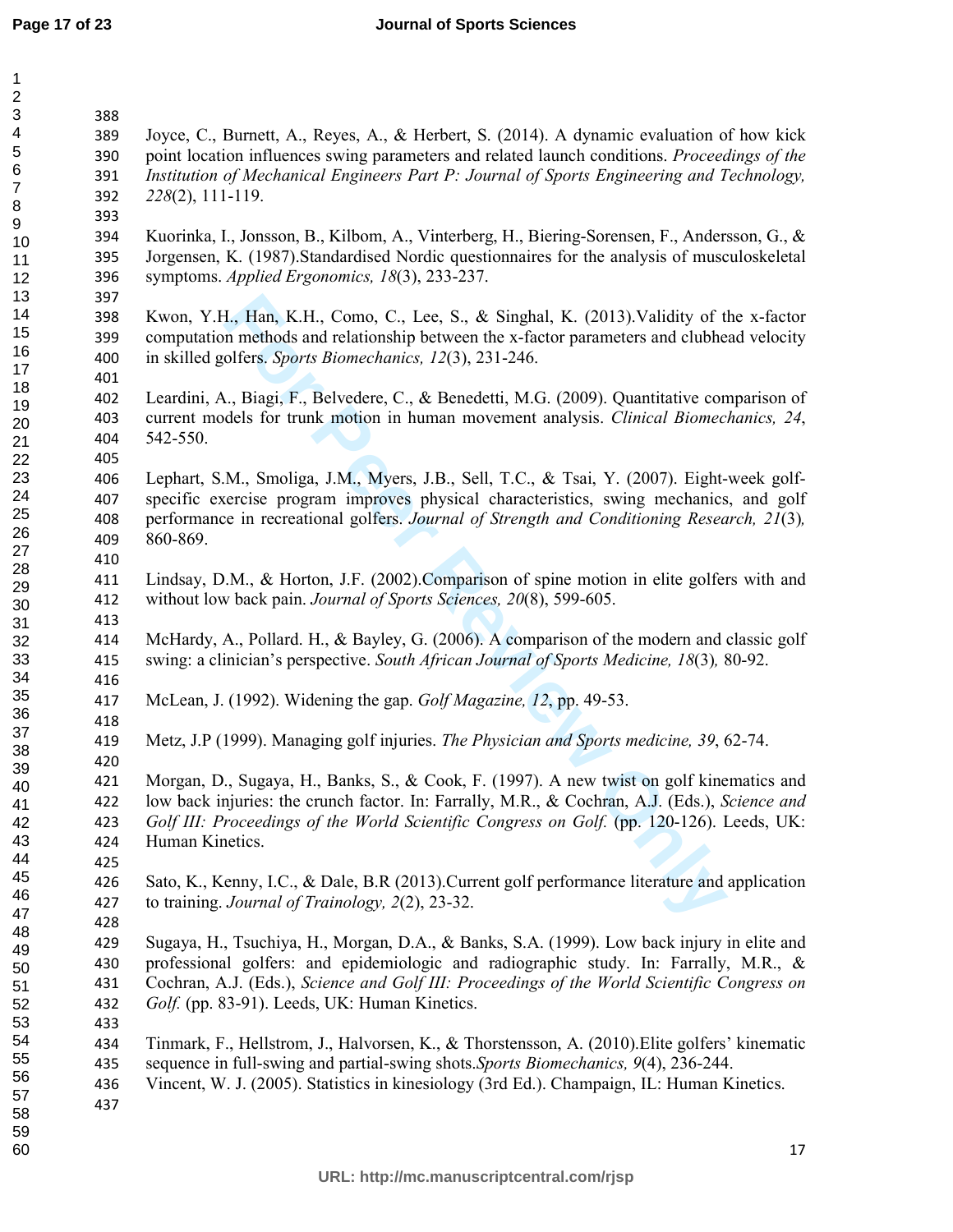Wallace, E.S., Otto, S.R., & Nevill, A. (2007). Ball launch conditions for skilled golfers using drivers of different lengths in an indoor testing facility. *Journal of Sports Sciences, 25*, 731-737.

Wishon, T. (2013, August).A complete guide to fitting for maximizing distance. *Wishon Golf*. Retrieved December 24, 2014, from http://wishongolf.com/etech/archive/2013-2/august-2013/

**FOR PROVIEW ONLY** Woltring, H.J. (1986). A FORTRAN package for generalised, cross-validatory spline smoothing and differentiation. *Advanced Engineering Software, 8*(2), 104-113.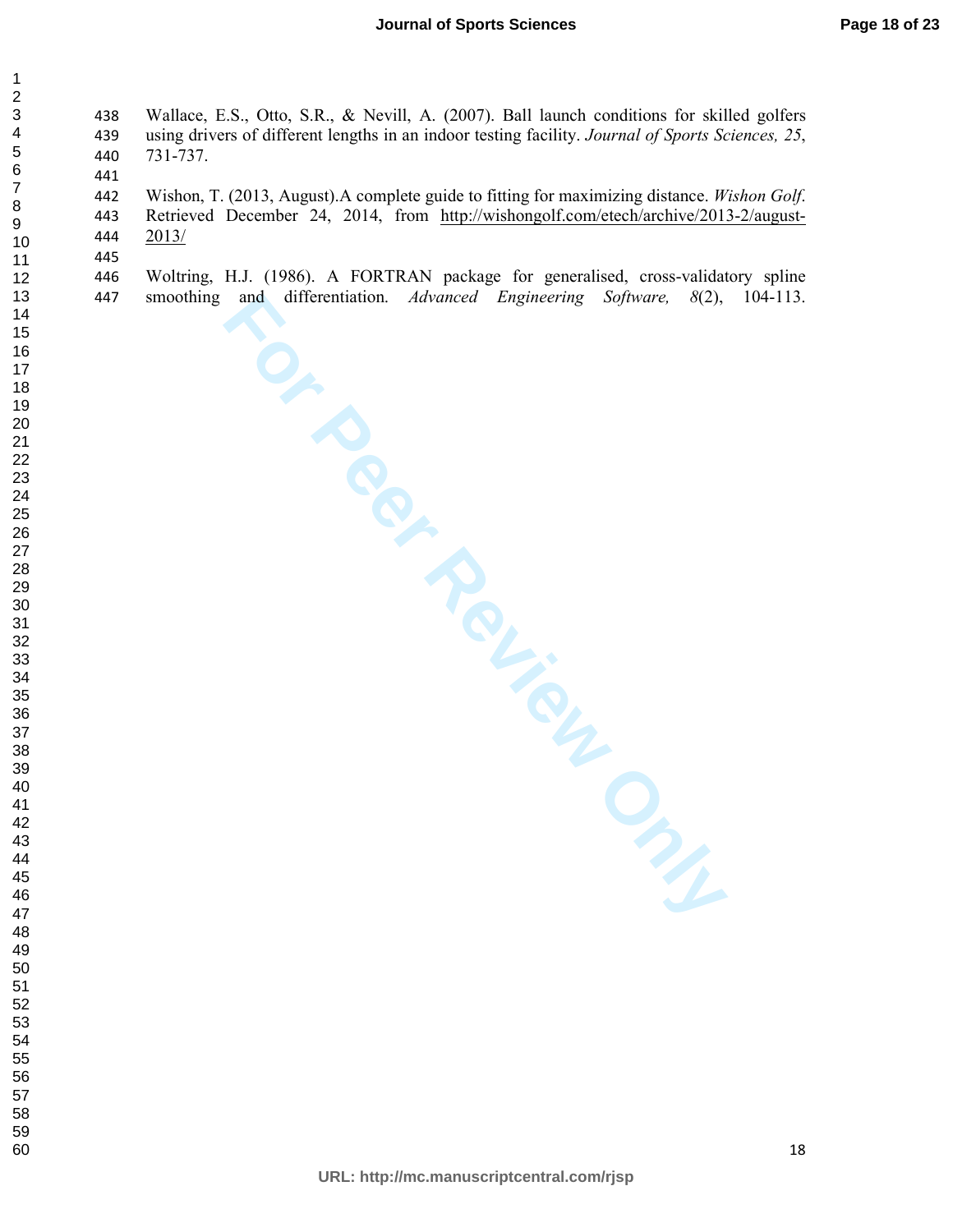| 448               | Tables & Figure                                                                                                                                                                                                                                                                                                                                                                                                                                                        |
|-------------------|------------------------------------------------------------------------------------------------------------------------------------------------------------------------------------------------------------------------------------------------------------------------------------------------------------------------------------------------------------------------------------------------------------------------------------------------------------------------|
| 450               | Table I Anatomical placement of the retro-reflective markers.                                                                                                                                                                                                                                                                                                                                                                                                          |
| 452<br>453<br>454 | Table II Crunch factor variables reported for the trunk and lower trunk segments and swing and<br>launch parameters (Mean $\pm$ SD). The 95% confidence intervals are reported, along with indices of<br>reliability.                                                                                                                                                                                                                                                  |
| 456               | Table III Final generalised linear model estimates for clubhead velocity and launch angle.                                                                                                                                                                                                                                                                                                                                                                             |
| 457<br>458<br>459 | Figure I Ensemble averages of crunch factor data reported for the trunk and lower trunk segments<br>from the top of the backswing $(0\%)$ to ball impact $(100\%)$ . Shaded areas represent one standard<br>deviation from the mean.<br>Solution of Children of Children of Children of Children of Children of Children of Children of Children of Children of Children of Children of Children of Children of Children of Children of Children of Children of Childr |
|                   |                                                                                                                                                                                                                                                                                                                                                                                                                                                                        |
|                   |                                                                                                                                                                                                                                                                                                                                                                                                                                                                        |
|                   |                                                                                                                                                                                                                                                                                                                                                                                                                                                                        |
|                   | 449<br>451<br>455                                                                                                                                                                                                                                                                                                                                                                                                                                                      |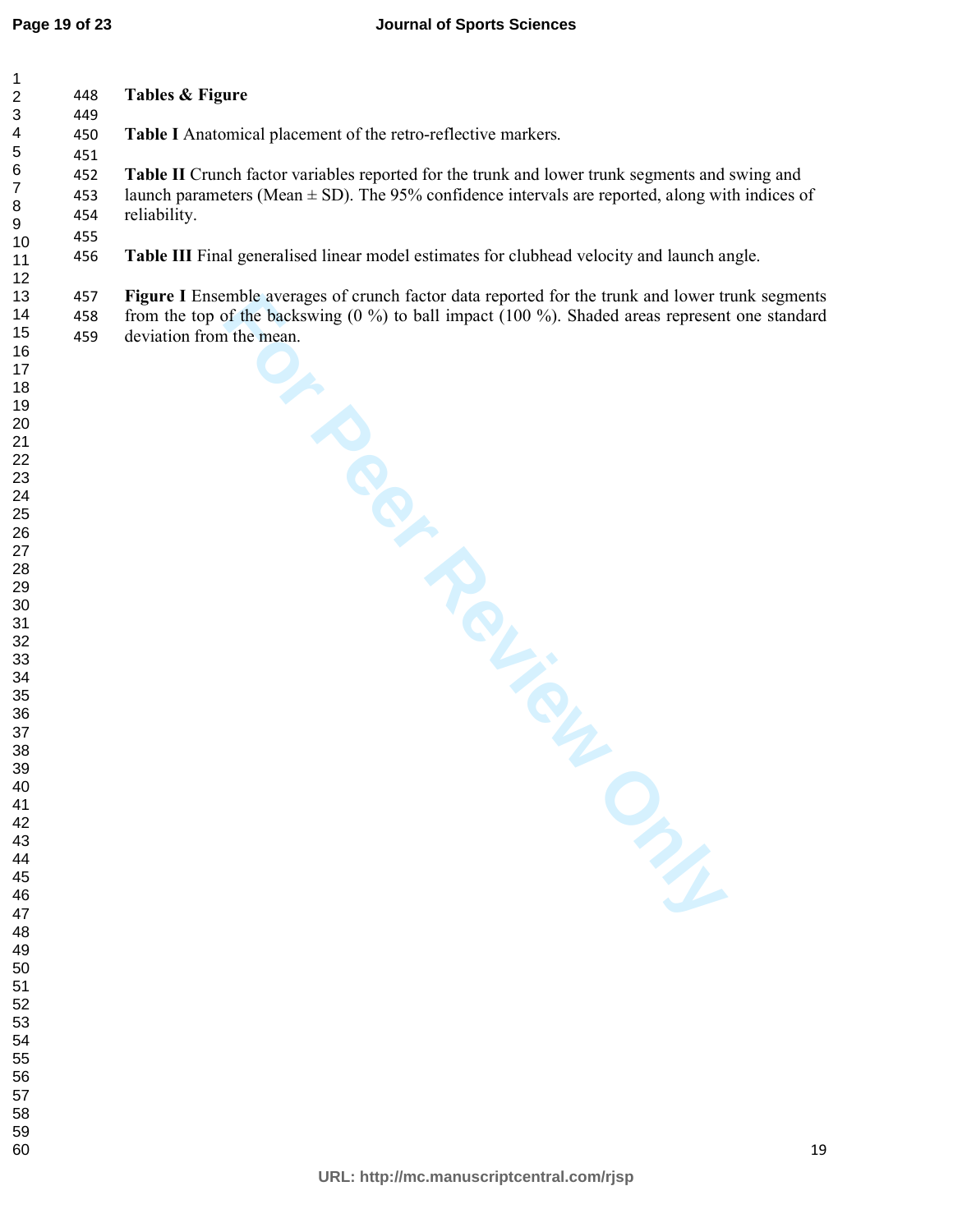



Ensemble averages of crunch factor data reported for the trunk and lower trunk segments from the top of the backswing (0 %) to ball impact (100 %). Shaded areas represent one standard deviation from the mean.

110x73mm (300 x 300 DPI)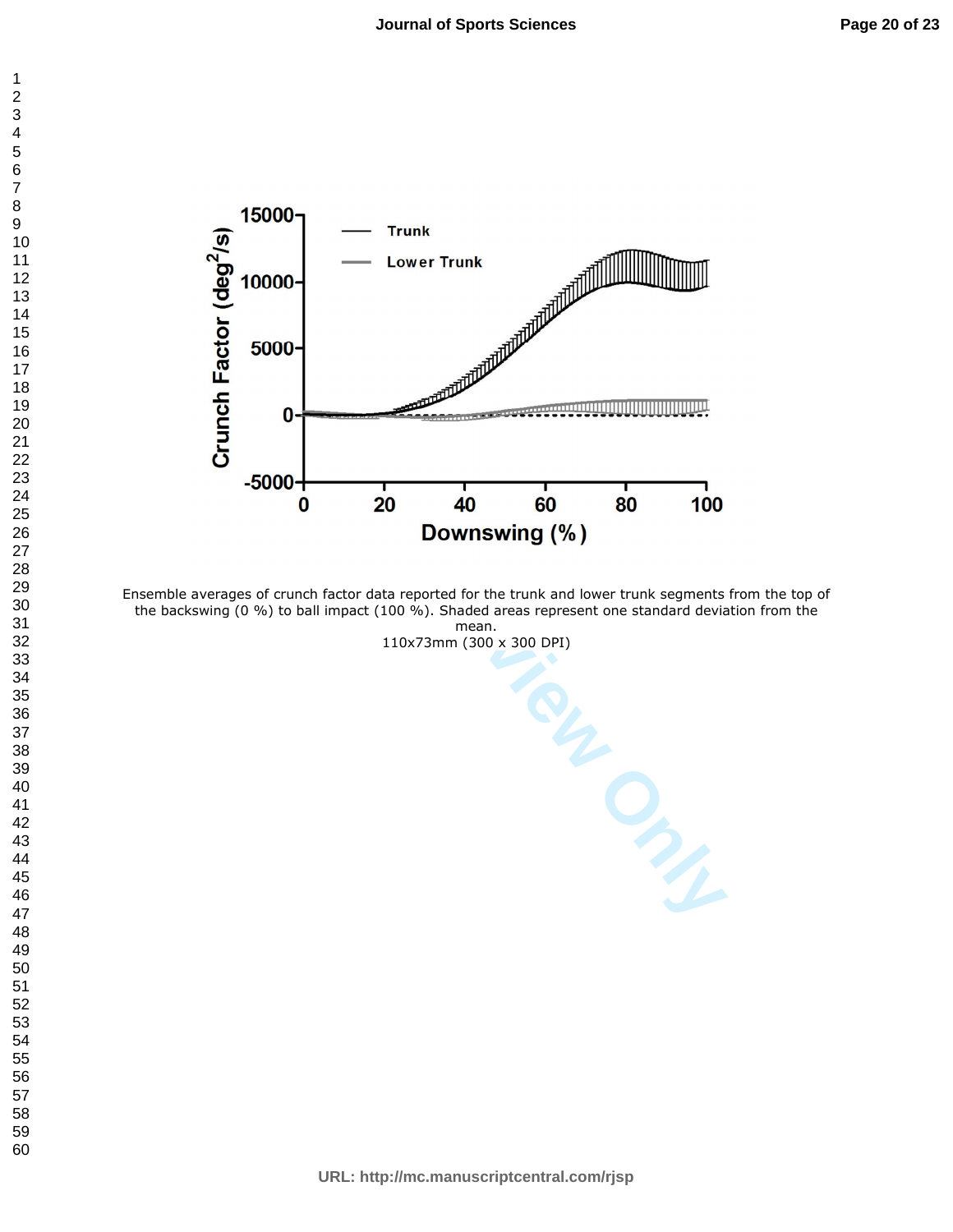| Shoulders <sup>1</sup><br>Lower Thorax <sup>2</sup> | Left Acromion Process (LACRM)<br>Right Acromion Process (RACRM)                                                                                                                              |                                                                                                                                                                                                                                                                                                                                                        |
|-----------------------------------------------------|----------------------------------------------------------------------------------------------------------------------------------------------------------------------------------------------|--------------------------------------------------------------------------------------------------------------------------------------------------------------------------------------------------------------------------------------------------------------------------------------------------------------------------------------------------------|
|                                                     | Tenth Thoracic Spinous Process (T10)                                                                                                                                                         | Mid-acromion, then T10 mid-point (origin). Mid-acromion, unit vector pointing right (X vector). A distal unit vector<br>perpendicular to X from the origin (Y-temp vector). Common perpendicular of X and Y-temp, proximal unit vector,<br>perpendicular to X (Z vector). Cross-product of X and Z, a unit vector perpendicular and anterior to X.     |
|                                                     | Xiphoid Process, distal end of the Sternum<br>Tenth Thoracic Spinous Process (T10)<br>First Lumbar Spinous Process (L1)                                                                      | Mid-L1 and T10, then mid-sternum (origin). Mid-L1 and T10, unit vector pointing right (X vector). A distal unit vector<br>perpendicular to X from the origin (Y-temp vector). Common perpendicular of X and Y-temp, proximal unit vector,<br>perpendicular to X (Z vector). Cross-product of X and Z, a unit vector perpendicular and anterior to X.   |
| Pelvis <sup>2</sup>                                 | Left Anterior Superior Illiac Spine (LASIS)<br>Right Anterior Superior Illiac Spine (RASIS)<br>Left Posterior Superior Illiac Spine (LPSIS)<br>Right Posterior Superior Illiac Spine (RPSIS) | Mid-point of mid-ASIS and mid-PSIS (origin). Unit vector pointing right from the origin (X vector). A distal unit vector<br>perpendicular to X from the origin (Y-temp vector). Common perpendicular of X and Y-temp, proximal unit vector,<br>perpendicular to X (Z vector). Cross-product of X and Z, a unit vector perpendicular and anterior to X. |
| <b>Golf Club</b>                                    | 1/3 length of shaft from grip<br>$2/3$ length of shaft from grip                                                                                                                             | None                                                                                                                                                                                                                                                                                                                                                   |
|                                                     | $T-Trunk$ , $T-Trunk$ . Joint coordinate systems defined from anatomical position perspective.                                                                                               |                                                                                                                                                                                                                                                                                                                                                        |
|                                                     |                                                                                                                                                                                              | Review Only                                                                                                                                                                                                                                                                                                                                            |
|                                                     |                                                                                                                                                                                              |                                                                                                                                                                                                                                                                                                                                                        |
|                                                     |                                                                                                                                                                                              |                                                                                                                                                                                                                                                                                                                                                        |
|                                                     |                                                                                                                                                                                              |                                                                                                                                                                                                                                                                                                                                                        |
|                                                     |                                                                                                                                                                                              |                                                                                                                                                                                                                                                                                                                                                        |
|                                                     |                                                                                                                                                                                              |                                                                                                                                                                                                                                                                                                                                                        |
|                                                     |                                                                                                                                                                                              |                                                                                                                                                                                                                                                                                                                                                        |
|                                                     |                                                                                                                                                                                              |                                                                                                                                                                                                                                                                                                                                                        |
|                                                     |                                                                                                                                                                                              |                                                                                                                                                                                                                                                                                                                                                        |
|                                                     |                                                                                                                                                                                              |                                                                                                                                                                                                                                                                                                                                                        |
|                                                     |                                                                                                                                                                                              |                                                                                                                                                                                                                                                                                                                                                        |
|                                                     |                                                                                                                                                                                              |                                                                                                                                                                                                                                                                                                                                                        |
|                                                     |                                                                                                                                                                                              |                                                                                                                                                                                                                                                                                                                                                        |
|                                                     |                                                                                                                                                                                              |                                                                                                                                                                                                                                                                                                                                                        |
|                                                     |                                                                                                                                                                                              |                                                                                                                                                                                                                                                                                                                                                        |
|                                                     |                                                                                                                                                                                              |                                                                                                                                                                                                                                                                                                                                                        |
|                                                     |                                                                                                                                                                                              |                                                                                                                                                                                                                                                                                                                                                        |
|                                                     |                                                                                                                                                                                              |                                                                                                                                                                                                                                                                                                                                                        |
|                                                     |                                                                                                                                                                                              |                                                                                                                                                                                                                                                                                                                                                        |
|                                                     |                                                                                                                                                                                              |                                                                                                                                                                                                                                                                                                                                                        |
|                                                     |                                                                                                                                                                                              |                                                                                                                                                                                                                                                                                                                                                        |
|                                                     |                                                                                                                                                                                              | URL: http://mc.manuscriptcentral.com/rjsp                                                                                                                                                                                                                                                                                                              |
|                                                     |                                                                                                                                                                                              |                                                                                                                                                                                                                                                                                                                                                        |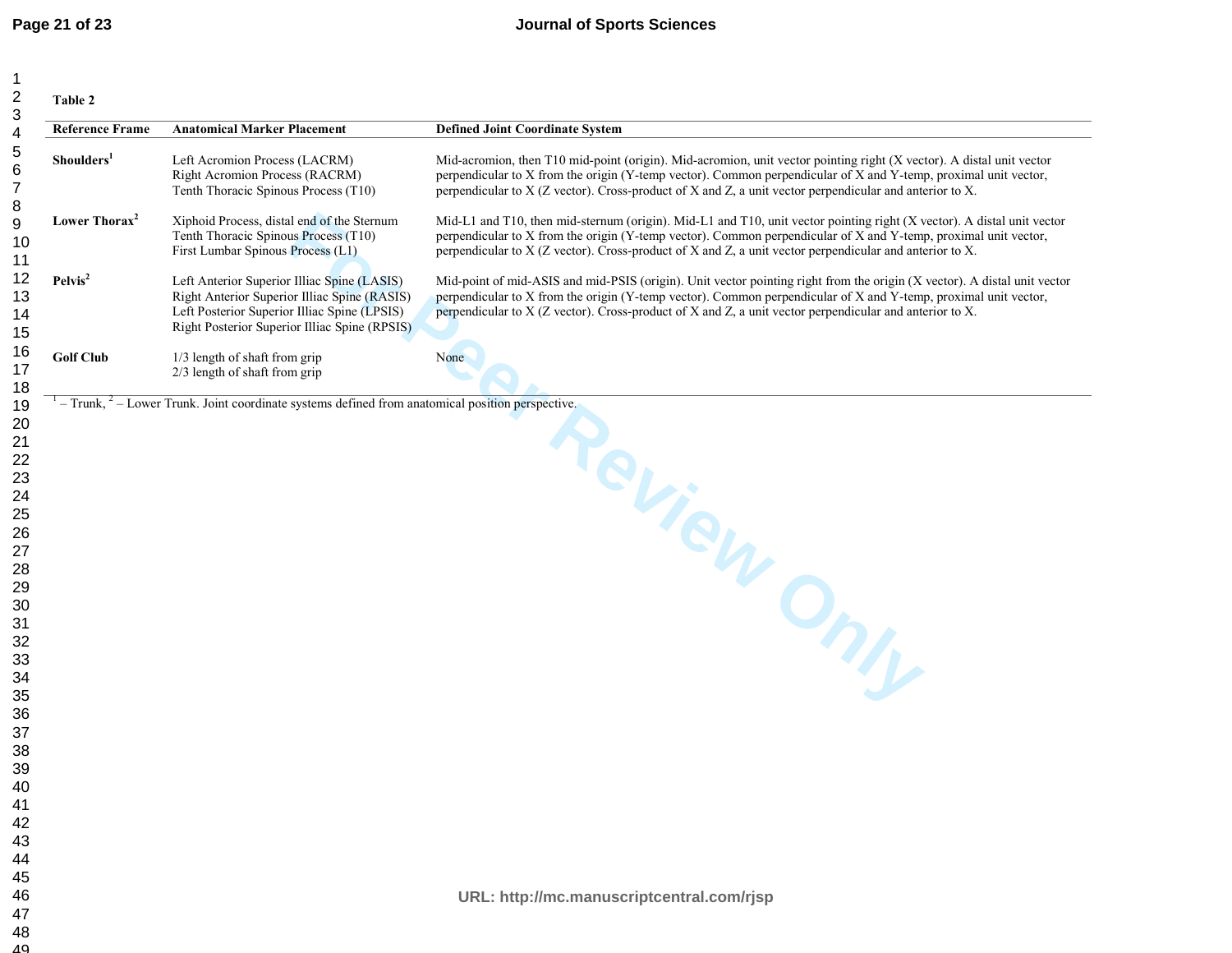**Table II** Crunch factor variables reported for the trunk and lower trunk segments and swing and launch parameters (Mean  $\pm$  SD). The 95 % confidence intervals are reported, along with indices of reliability.

| <b>Variable</b>                                                                                           | <b>Segment</b> | Mean $(\pm SD)$        | 95% Lower - Upper CI | ICC   | <b>SEM</b> |  |  |
|-----------------------------------------------------------------------------------------------------------|----------------|------------------------|----------------------|-------|------------|--|--|
| Crunch factor $(\text{deg}^2/s)$                                                                          |                |                        | $9109.5 - 9862.6$    |       |            |  |  |
|                                                                                                           | Trunk          | 9486.0 $(\pm 1945.6)$  |                      | 0.978 | 288.6      |  |  |
|                                                                                                           | Lower trunk    | $1002.2 \ (\pm 618.8)$ | $882.5 - 1122.0$     | 0.970 | 107.2      |  |  |
| Lateral bending (deg)                                                                                     | Trunk          | $30.6 (\pm 4.9)$       | $29.6 - 31.5$        | 0.991 | 0.5        |  |  |
|                                                                                                           | Lower trunk    | $8.5 (\pm 4.7)$        | $7.6 - 9.5$          | 0.970 | 0.8        |  |  |
| Axial rotation (deg)                                                                                      | Trunk          | 24.9 $(\pm 7.6)$       | $23.5 - 26.4$        | 0.979 | 1.1        |  |  |
|                                                                                                           | Lower trunk    | $13.6 (\pm 4.1)$       | $12.8 - 14.4$        | 0.965 | $0.8\,$    |  |  |
| Axial rotation velocity (deg/s)                                                                           | Trunk          | $317.4 (\pm 38.2)$     | $310.0 - 324.7$      | 0.885 | 13.0       |  |  |
|                                                                                                           | Lower trunk    | $123.9 \ (\pm 34.7)$   | $117.2 - 130.6$      | 0.910 | 10.4       |  |  |
| Clubhead velocity (m/s)                                                                                   |                | 48.1 $(\pm 3.0)$       | $47.5 - 48.7$        | 0.969 | 0.5        |  |  |
| Launch angle (deg)                                                                                        |                | $8.0 \ (\pm 2.7)$      | $7.4 - 8.5$          | 0.825 | 1.1        |  |  |
| CI - Confidence intervals, ICC - intra-class correlation coefficient, SEM - standard error of measurement |                |                        |                      |       |            |  |  |
|                                                                                                           |                |                        |                      |       |            |  |  |

**URL: http://mc.manuscriptcentral.com/rjsp**